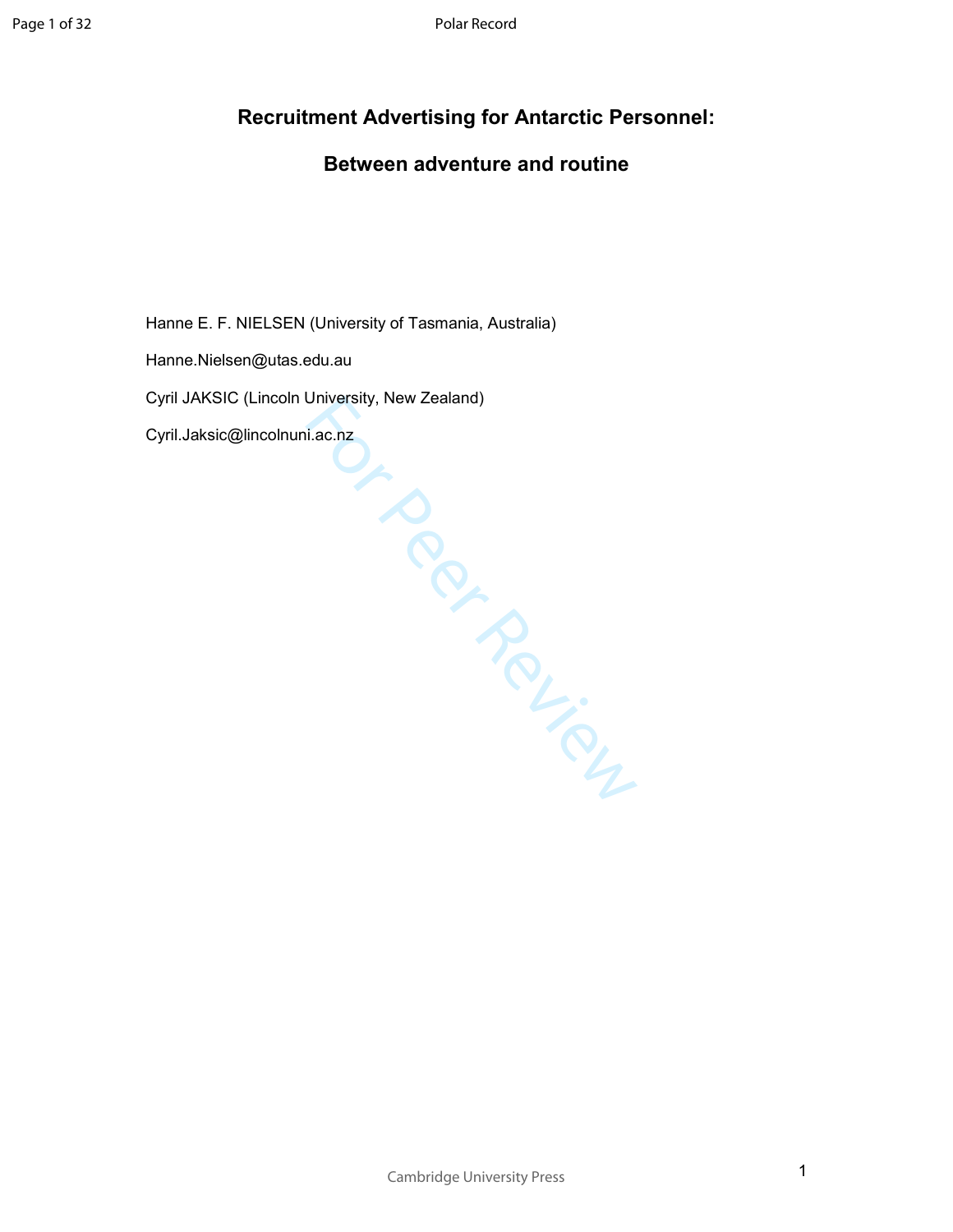## *Abstract*

betwind themes, including the trope of extrement who have spent time on the ice provide recountered when working in Antarctica, such<br>times around Antarctica continues to centre of<br>e of exploration typified by men pitting t This paper examines how Antarctica has been depicted in recruitment material, and compares the expectations set up in the advertising imagery with the reality of expeditioners' experiences. Textual analyses of advertisements and job descriptions are used to reveal dominant themes, including the trope of extremity, while interviews with those who have spent time on the ice provide reflections on the actual challenges encountered when working in Antarctica, such as boredom. Much of the popular discourse around Antarctica continues to centre on the Heroic Era (1895 – 1922), a time of exploration typified by men pitting themselves against nature and striding out into unchartered expanses of ice. Although modern day life on Antarctic stations differs markedly from the extreme conditions experienced by early explorers, the continent continues to be associated with notions of toughness and extremity. We argue that in some cases, advertisements may actually target the wrong audience. This has important implications for how an Antarctic station as a workplace is conceptualized, and then experienced by those who head south, with potential detrimental effects.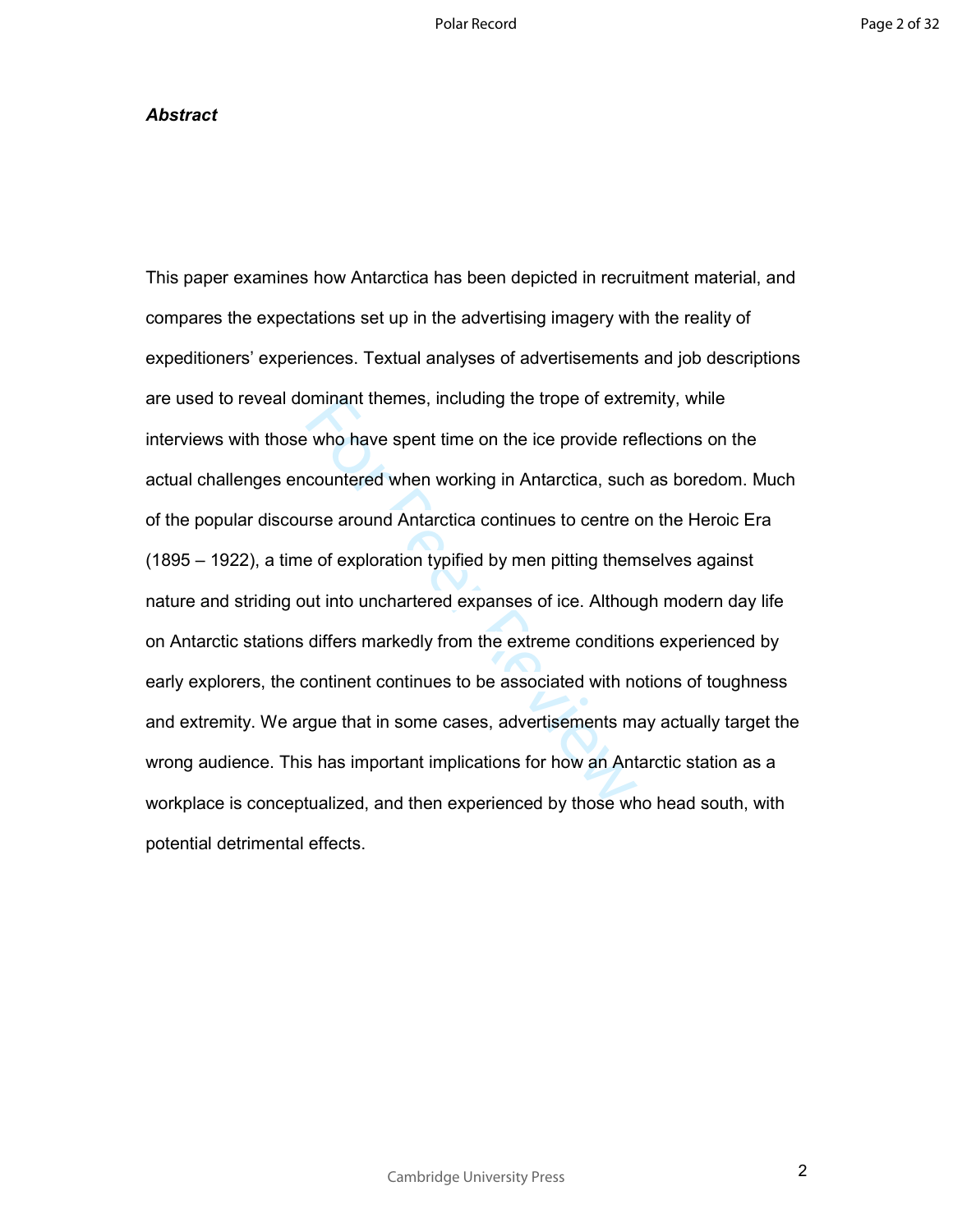### *Men Wanted: Advertising Antarctica as Extreme*

Irst expeditions ventured south towards Te<br>of marine mammals or geographic "firsts". T<br>re that the stations function effectively all yer<br>on (2014, p. 1) as "the krill in the food chair<br>motivations for heading south vary, b The phrase "going to the ends of the earth" is usually used in a metaphorical sense, but when it comes to the recruitment of Antarctic personnel, the term can be taken quite literally. Antarctica is located at the frozen ends of the earth, out of reach and out of minds for most. Yet it is also a workplace for scientists, field staff, cooks, mechanics, pilots, and a wide range of other support personnel. This has been the case ever since the first expeditions ventured south towards Terra Australia Incognita, in search of marine mammals or geographic "firsts". Those who work in Antarctica, and ensure that the stations function effectively all year round, have been described by Maddison (2014, p. 1) as "the krill in the food chain of Antarctic discovery". Personal motivations for heading south vary, but recruitment advertisements play an important role in attracting personnel and shaping expectations.

It is telling that a job announcement, supposedly written by Ernest Shackleton, has endured as one of the most famous Antarctic texts. The much-circulated (and oftreproduced) recruitment notice read as follows:

Men wanted for Hazardous Journey. Small wages, bitter cold, long months of complete darkness, constant danger, safe return doubtful. Honor and recognition in case of success.

The advertisement itself is most likely to have been apocryphal – the first printed reference dates to 1944 (Elmore, 1944), and exhaustive searches of period newspapers have revealed no sign, despite offers of rewards (Stephenson, 2016). And yet, the famed lines continue to appear in popular culture: they have been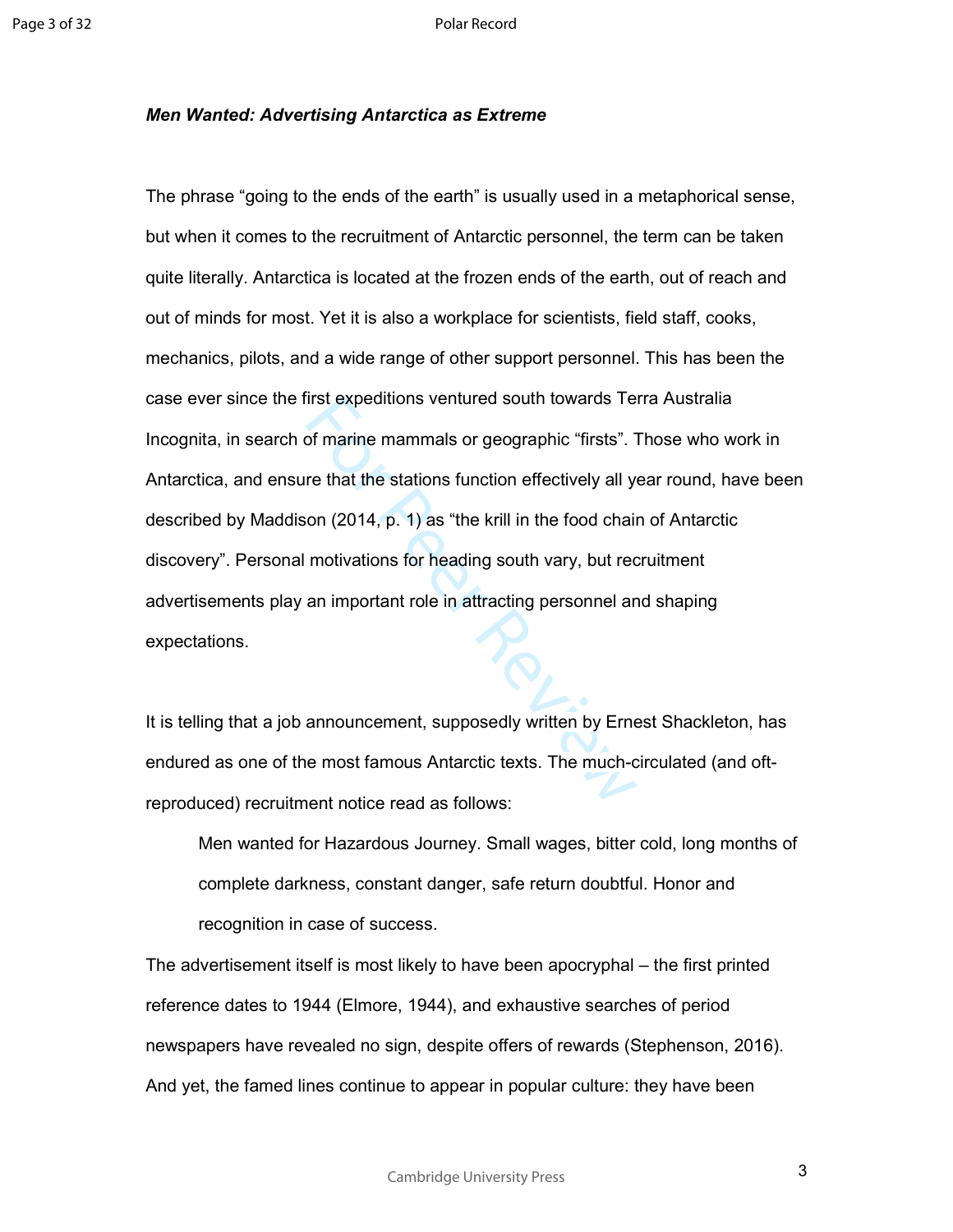reproduced on t-shirts, posters, mugs, and served as the central idea in campaigns for unrelated products and locations, such as the city of Detroit (Burn, 2009). As Leane (2012, p. 85) puts it, the advertisement is "a Heroic-Era fiction that has entered into communal memory". 'Men Wanted' has come to be used as shorthand for the 'Heroic Era' of Antarctic exploration, evoking at a glance ideas of heroism, masculinity, and endurance.

ty and adventure that have been associated<br>able in a marketing context. Early expeditio<br>d funds in exchange for newsworthy narrat<br>n Borchgrevink's 1899 Southern Cross exp<br>George Newnes (Borchgrevink, 1901). Ric<br>described a The ideas of extremity and adventure that have been associated with Antarctica have also been valuable in a marketing context. Early expeditions had media backing, and received funds in exchange for newsworthy narratives of derring-do. For instance, Carsten Borchgrevink's 1899 Southern Cross expedition was financed by newspaper baron George Newnes (Borchgrevink, 1901). Richard Byrd's 1933 expedition has been described as "the most media-saturated event in the history of the geographical exploration of Antarctica" (Matuozzi, 2002, p. 234) thanks to associations with *The New York Times*, Paramount Pictures, and radio broadcasters. The ability to sell a story was vital to an expedition's finances – and adventure, danger, and extremity were central to the expected drama. For this reason, most Antarctic expedition leaders of the Heroic Era enlisted ghost-writers to help them write their official accounts, and to foreground elements of drama and extremity. Such accounts – and accompanying photographs – then circulated amongst wide reading publics.

Most people will never actually visit Antarctica, so the imagined version of the place they carry in their minds is far more real for them than the actual ice. This representation is informed by various cultural inputs including diaries, literature, film,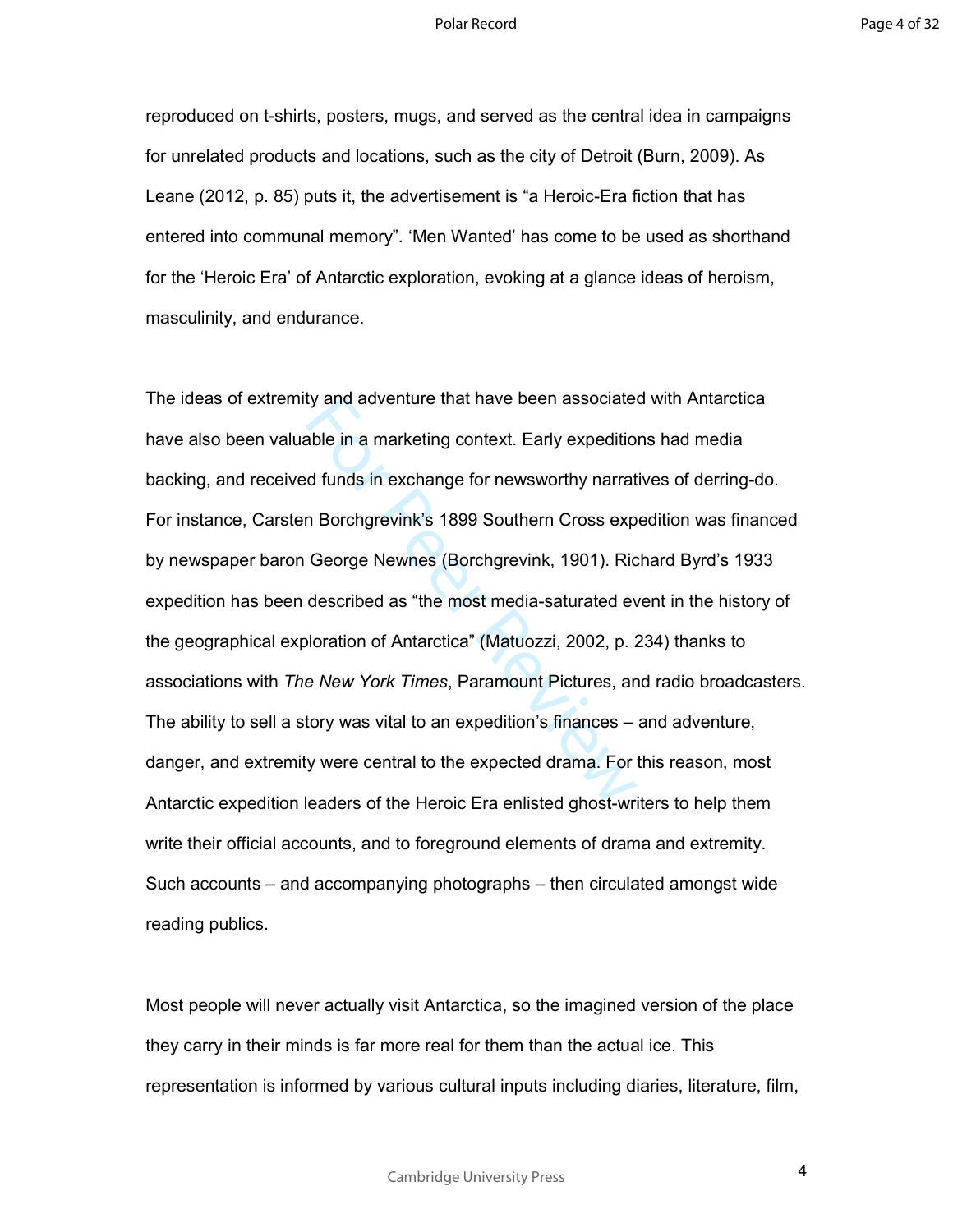music, photography and theatre. Scholars such as Philpott and Leane (2016), Glasberg (2012), and Yusoff (2007) have examined representations of Antarctica across a range of media, teasing out the common associations and themes including heroism, extremity, fragility, and transformation. Berger (2005, p.166) explains how "In scholarly discourse about works of art of all kinds, the subjects of analysis are generally referred to as texts." In the Antarctic context, primary texts are also powerful; Robert Falcon Scott's diaries continue to capture imaginations, while Frank Hurley's iconic 1912 photograph of Mawson's men bent double as they battle the blizzard at Cape Dennison neatly encapsulates the idea of men taking on nature. Such texts have helped to shape the Antarctic imaginary of the extreme that still persists today.

photograph of Mawson's men bent double<br>nison neatly encapsulates the idea of men<br>ed to shape the Antarctic imaginary of the<br>framed in a range of ways over the course<br>een variously seen as a place for profit (by  $\epsilon$ <br>heroes Antarctica has been framed in a range of ways over the course of its human history. The continent has been variously seen as a place for profit (by early whalers and sealers); a place for heroes (evident in the term Heroic Era); a place of purity and wilderness (wilderness and aesthetic values are both enshrined in the 1991 Protocol on Environmental Protection to the Antarctic Treaty, or 'Madrid Protocol'); but also a fragile place in need of protection (particularly pertinent in the age of the Anthropocene, with the spectre of climate change ever present) (Nielsen, 2017, p. 193). Such themes are not mutually exclusive – they can operate simultaneously, with various frames more or less dominant within different temporal or national contexts. As "ways of seeing are historically, geographically, culturally and socially specific" (Rose, 2007, p. 12), the context in which a particular representation occurs also needs to be accounted for. Nevertheless, notions of heroism and extremity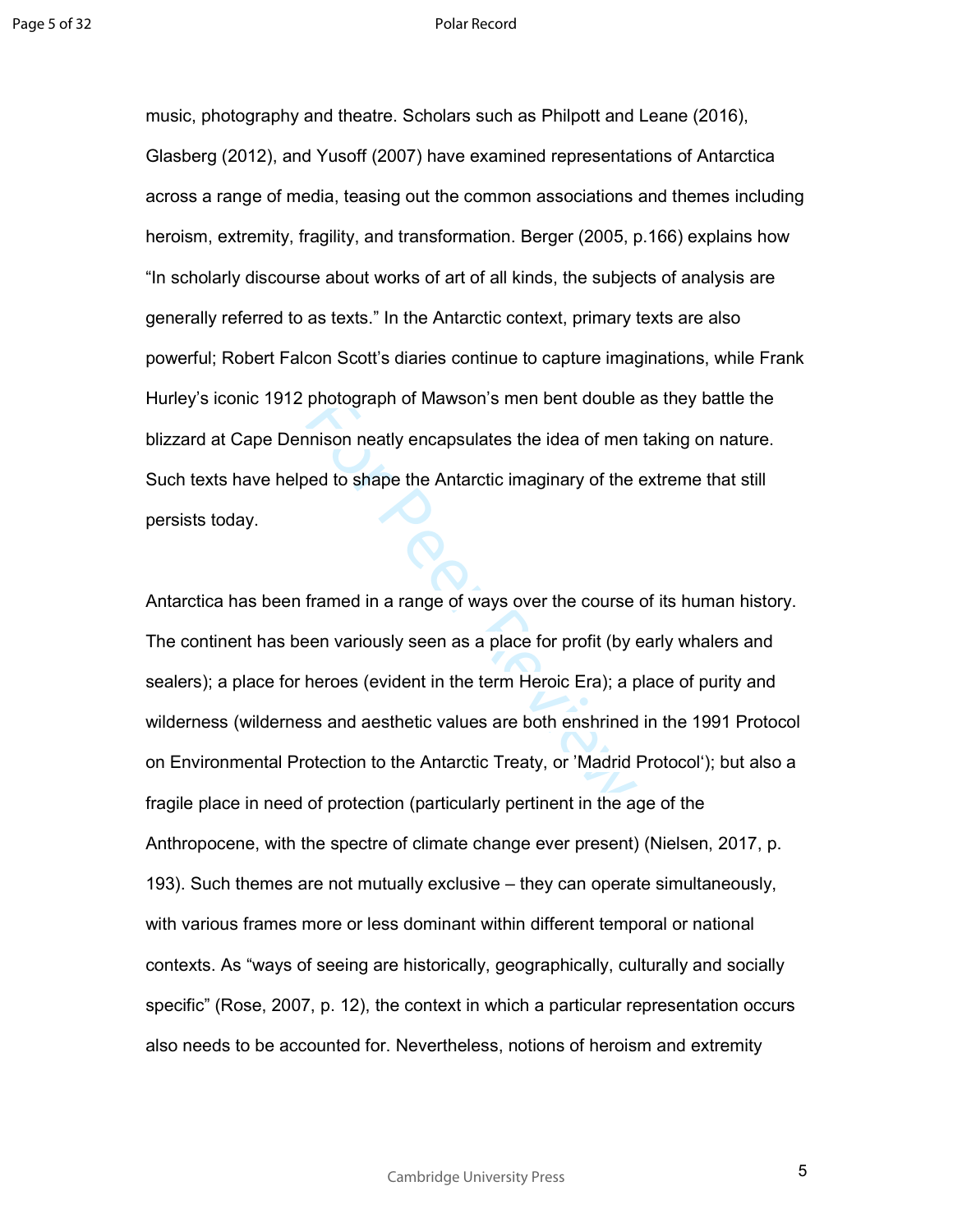remain closely associated with the far south, and both play an important role in the cultural imagination.

Frencie, machinery, and clothing manutact<br>the ultimate testing ground, and this has<br>nber of companies that have capitalised on<br>les include the Singer sewing machine that<br>Terra Nova expedition and survived "severe<br>p. p. 89) The idea of Antarctica as a place of extremes continues to manifest in the frequently cited description of the continent as the highest, driest, coldest, and windiest place on Earth (Ackley, 2012, Barbarito, Baldanza, & Peri, 2001, Palinkas, 1989; 1992; 2003, Palinkas, Gunderson, Johnson, & Holland, 2000, Peri, Barbarito, Barattoni, & Abraham, 2000). For vehicle, machinery, and clothing manufacturers, such superlatives represent the ultimate testing ground, and this has proved a valuable association for a number of companies that have capitalised on their Antarctic connections. Examples include the Singer sewing machine that accompanied Robert Falcon Scott on the Terra Nova expedition and survived "severe tests" (Singer advertisement, 1913, p. 89); the Everyready Prestone antifreeze that protected Byrd during three expeditions "under the worst possible freeze-up conditions" (Byrd and Poulter, 1931, p. 20); the Rolex that survived "the worst winter in the world" (Rolex advertisement, 1987); or the Ray-Ban sunglasses that were styled for fashion but "proven in the Antarctic" (Vintage Sunglasses Shop). Such products leverage their Antarctic association in order to impress audiences in less extreme parts of the world. Van der Watt and Swart (2016, p. 137) write how "like in other extreme environments," the domination over nature "became and remained a key sign of masculine fitness in Antarctica". This association with toughness is also manifest in reports of Antarctic 'firsts', such as the first car to cross the continent (Hyundai) (Fung, 2017), or the first band to play concerts on all seven continents within one year (Metallica) (Coleman, 2013). Such representations of Antarctica in marketing continue to reprise and reinforce the extremity theme.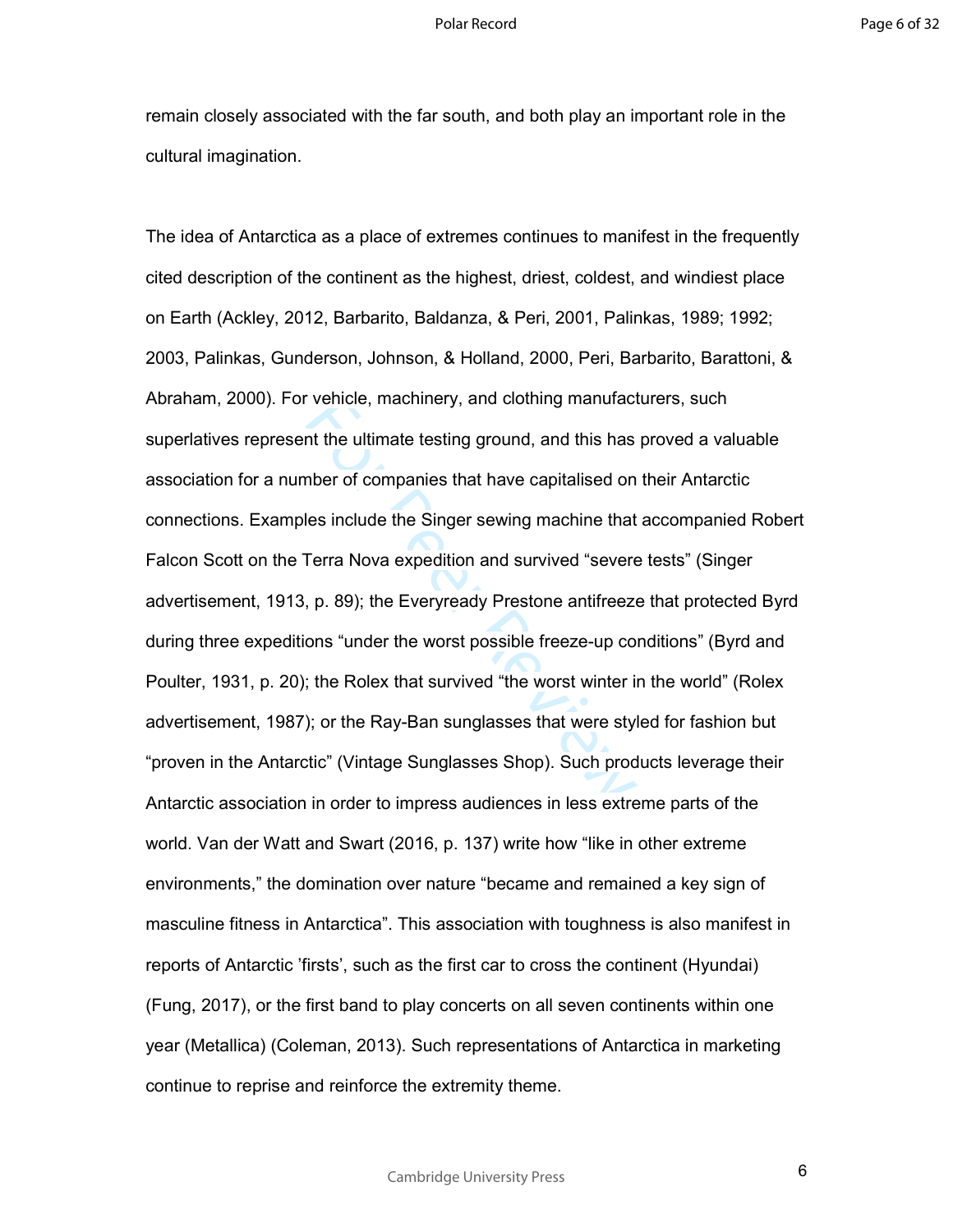## *Antarctica Today*

ontact with the outside world. However, the<br>each', and far more comfortable for those v<br>ntinent are accessible by aircraft, and daily<br>summer season (weather permitting). Trar<br>by infrastructure developments. For instant<br>McM The explorers of the Heroic Era lived in draughty wooden huts and travelled south to endure years of no contact with the outside world. However, these days, Antarctica is much less 'out of reach', and far more comfortable for those who come to stay. Many parts of the continent are accessible by aircraft, and daily flights serve Antarctica during the summer season (weather permitting). Transport by land has also been facilitated by infrastructure developments. For instance, those travelling to the South Pole from McMurdo Station can travel along the 'South Pole Traverse', a 1,600 km long packed snow trail where crevasses have been filled and terrain has been levelled for safer and easier rides (Lyne, 2004). While Amundsen took more than two months to reach the South Pole from the Ross Ice Shelf in 1911, Maria Leijerstam took just under eleven days to travel a similar distance on a tricycle in 2013 (Guinness World Records, n.d.). Thanks to advances in both technology and infrastructure, the continent is more accessible than ever before.

Today's Antarctic stations stand in stark contrast to the first shelters built by early explorers. They offer almost all the comfort of a holiday resort: private rooms, laundry facilities, all meals catered for by a chef, and a wide variety of leisure options such as a gym, reading area, television, and in some cases even a pool table (Jacob, 2012, p. 72). Some stations also have a greenhouse, allowing for the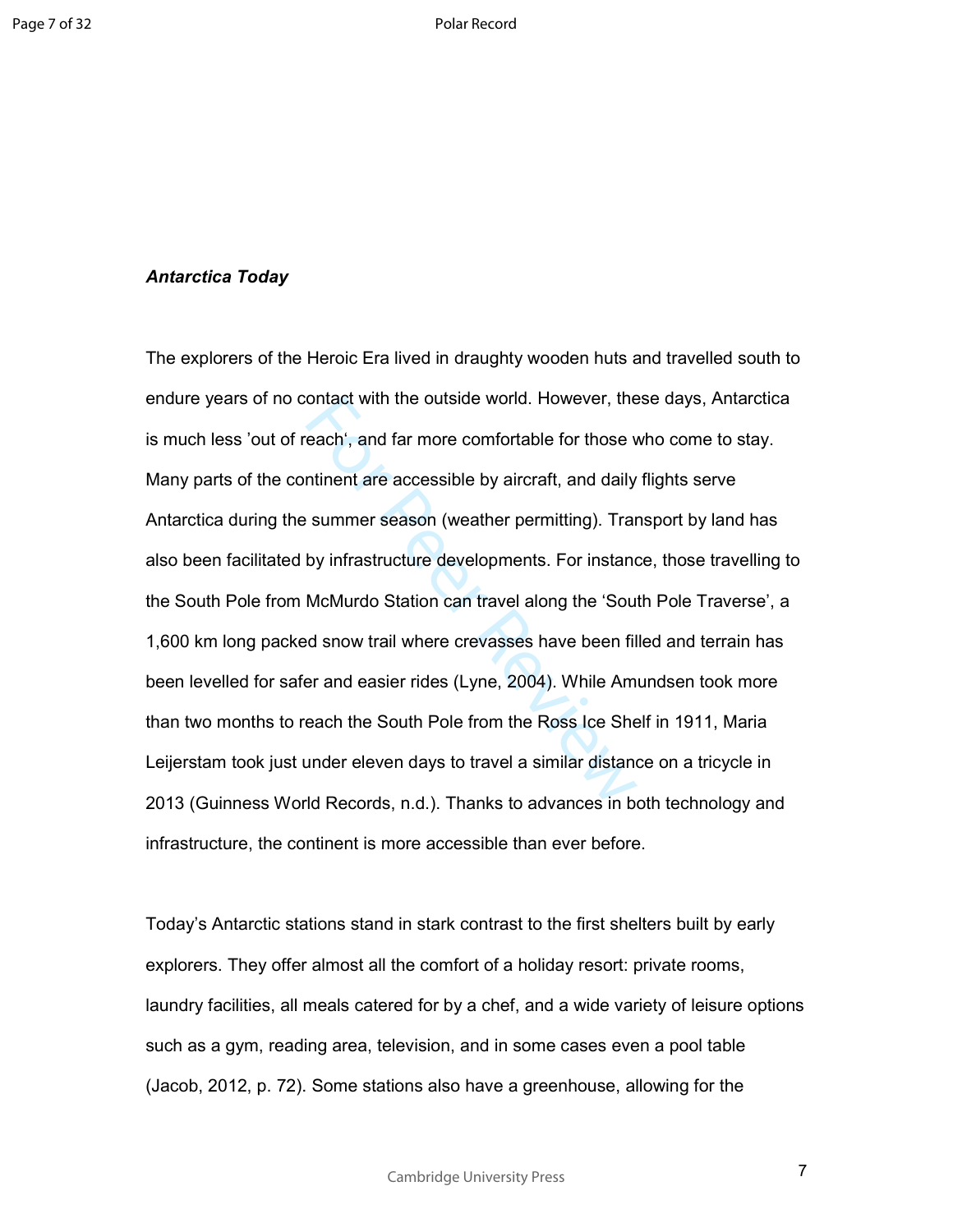baces have been opened to reel more inclustrations have been specifically designed to<br>tho contact with each other on a regular ball in light of work on environmental cognition affeld, 1998, p.97). The sum of these changer<br> consumption of fresh fruits and vegetables even in the middle of the Antarctic winter (Bamsey et al., 2015). Modern stations are not only heated, but also allow for warm showers, while Wi-Fi access makes it possible for expeditioners to keep 'liking' their friends' party pictures on social media throughout their Antarctic stay. In addition, many National Antarctic Programmes have payed particular attention to the architectural design of stations, and aim to make those who live there feel good. For instance, for the construction of Halley VI, Lebanese cedar has been chosen for its special scent, and spaces have been opened to feel more inclusive (Broughton, 2013). Several other stations have been specifically designed to ensure expeditioners come into contact with each other on a regular basis throughout the long winter months, in light of work on environmental cognition and perception (Carrère, 1990; Suedfeld, 1998, p.97). The sum of these changes means that Antarctica is no longer a place to endure, but rather a place to enjoy.

The energy and money spent to make sure winter-overs are comfortable in their station is not pure altruism from the National Antarctic Programmes; an Antarctic station is foremost a workplace. Given the cost and the time of recruiting, training and transporting employees, National Antarctic Programmes have to make sure that, once on site, the personnel will perform at their best. This is particularly true when it comes to selecting year-round teams. As Walton (2013, p. 49) puts it, "a small community can be a difficult place to live, so selecting the right people to overwinter is crucial". So, how do National Antarctic Programmes recruit the individuals who will best work together as a team down in the south Polar Regions? The text in recruitment advertisements may have advanced since the "Men Wanted" advertisement first appeared, but the function is similar. When it comes to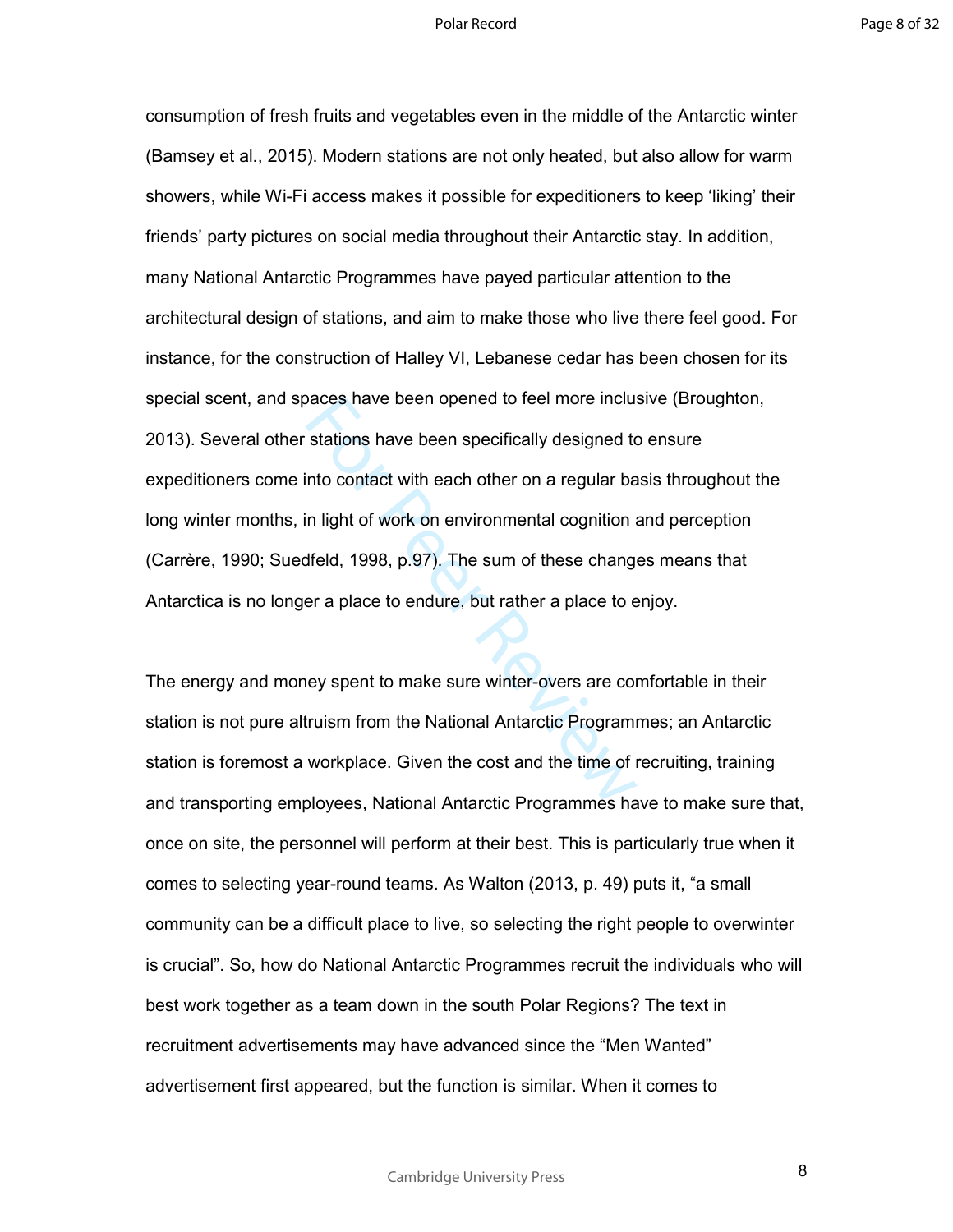recruitment advertisements, "the product is the job offer" (Ryan et al, 2000, p. 355), and that job must be framed to appeal to desired candidates. The following section analyses two recent examples of advertisements designed to attract potential employees to positions in Antarctica, before examining the experiences of those who have responded to such calls.

### *Antarctic Roles: "Like No Other Job in the World"*

IKE NO Other Job In the World"<br>at modern-day Antarctic recruitment advert<br>ic extremity is alive and well – and being us<br>to positions with National Antarctic Progran<br>nents for positions such as postmaster at P<br>," (Antarctic Taking a closer look at modern-day Antarctic recruitment advertisements reveals that the theme of Antarctic extremity is alive and well – and being used to actively encourage people into positions with National Antarctic Programmes. (It is also present in advertisements for positions such as postmaster at Port Lockroy, the "Penguin Post Office," (Antarctic Heritage Trust 2017) but advertisements published by trusts and private companies are outside the scope of this particular study). The award-winning 'Field Assistants' advertisement for the British Antarctic Survey (BAS) (2010), as seen in Figure 1, brings notions of extremity to the fore. The full-page advertisement is dominated by an image of a blizzard, with a solitary figure and a partially obscured tent in the bottom third. This echoes imagery familiar from the Heroic Era of exploration, such as Frank Hurley's photograph of men doubled over against the wind at Cape Dennison. The main text appeals to the viewer's assumed capability, reading "The fuel is stored 10 metres to your left. But you already knew that." In order to understand what the advertisement is for, it is necessary for the viewer to push the foregrounded image to the edges of their attention. By focusing instead on the fine print in the body text, the reader will find further details of the job,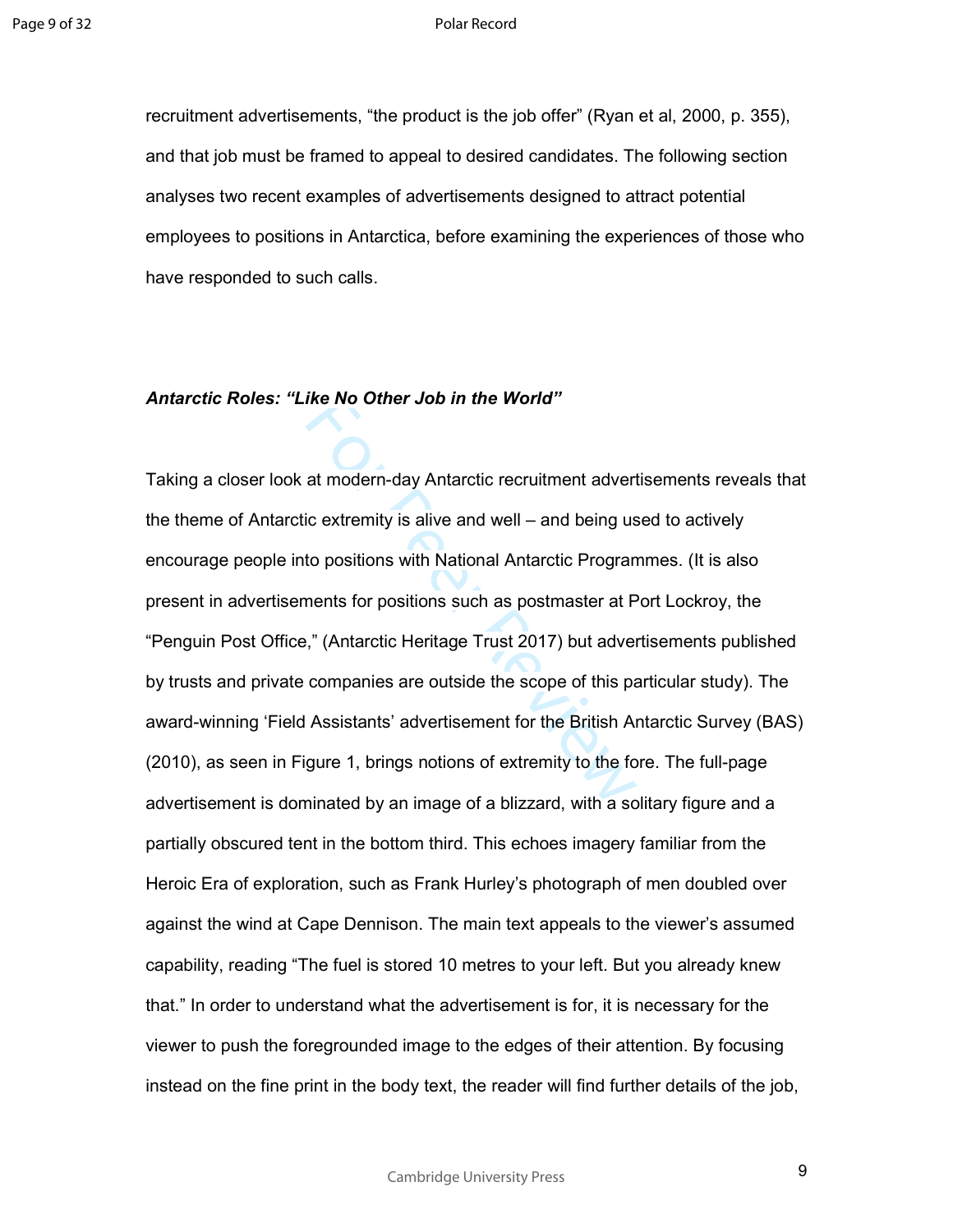and contact details (while "The UK is 8591 miles to your North," the advertisement reveals that "The route to join us is 1.3cm below", directing attention to the contact details section). In this regard, the advertisement presents a first test for prospective applicants. Art Director De Mornay Davies (n.d.) described how this specific "ad captured the excitement and challenge of the role by showing how deserted you are out on the field". The advertisement's ability to evoke the harsh Antarctic environment was recognised by others in the advertising industry. 'Field Assistants' won a prize for Best Copywriting at the Recruitment Business Awards 2010 (The Drum 2010), and was a finalist in the 2011 RAD Recruitment Advertising Awards in the Print Advertising category (De Mornay Davies, n.d.).

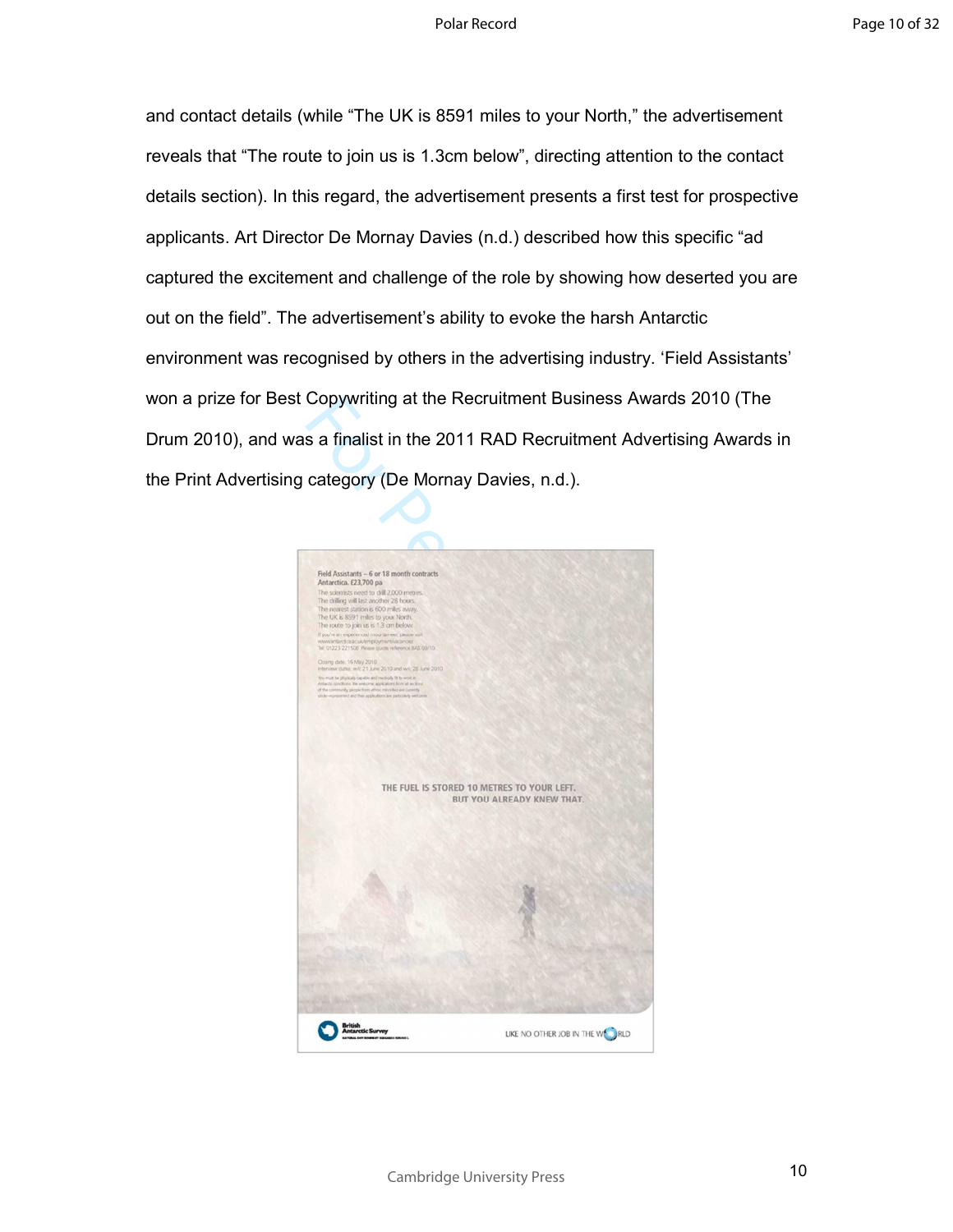*Figure 1*. 'Field Assistants' advertisement for the British Antarctic Survey (Art Director De Mornay Davis (n.d.).) Image: British Antarctic Survey.

, p. 22) explains, the underlying reasoning<br>been that specific polar attributes and issue<br>d deserve an exclusive treatment on their c<br>bblematic in today's society, because as He<br>tition now denies us the capacity to treat a This BAS recruitment advertisement ran with the slogan "Like no other job in the world" in the bottom right hand corner. The 'o' features an image of the globe, centred on Antarctica. This combination of slogan and image builds upon the idea of Antarctic exceptionalism that sets the continent apart from other parts of the world. As Chaturvedi (2011, p. 22) explains, the underlying reasoning for Antarctic exceptionalism "has been that specific polar attributes and issues related to the Antarctic demand and deserve an exclusive treatment on their own merit." This exceptionalism is problematic in today's society, because as Hemmings (2009, p. 55) puts it, "globalisation now denies us the capacity to treat anywhere differently and thereby disables the principle of Antarctic exceptionalism". Writing from a historian's perspective, Maddison (2014, p. 198) too urges his readers to see Antarctica as a place "joined to the wider history of humanity". Nevertheless, Antarctic exceptionalism remains a selling point, imbuing the continent with an aura of uniqueness. The imagery used in the BAS advertisement sets up the expectation that the job advertised will be exceptional, and different to jobs anywhere else in the world. While field assistants do get to spend plenty of time in remote field camps, for many other staff this is not the case – most jobs at Antarctic stations are mundane, consisting of routine maintenance of the station and its surrounds. Such tasks are neither glamorous nor exotic enough to warrant being depicted on a poster. Given this, the combination of the extreme image and "like no other" slogan could lead to false expectations of what working in Antarctica is really like; snowstorms and spread sheets are tackled with very different skills.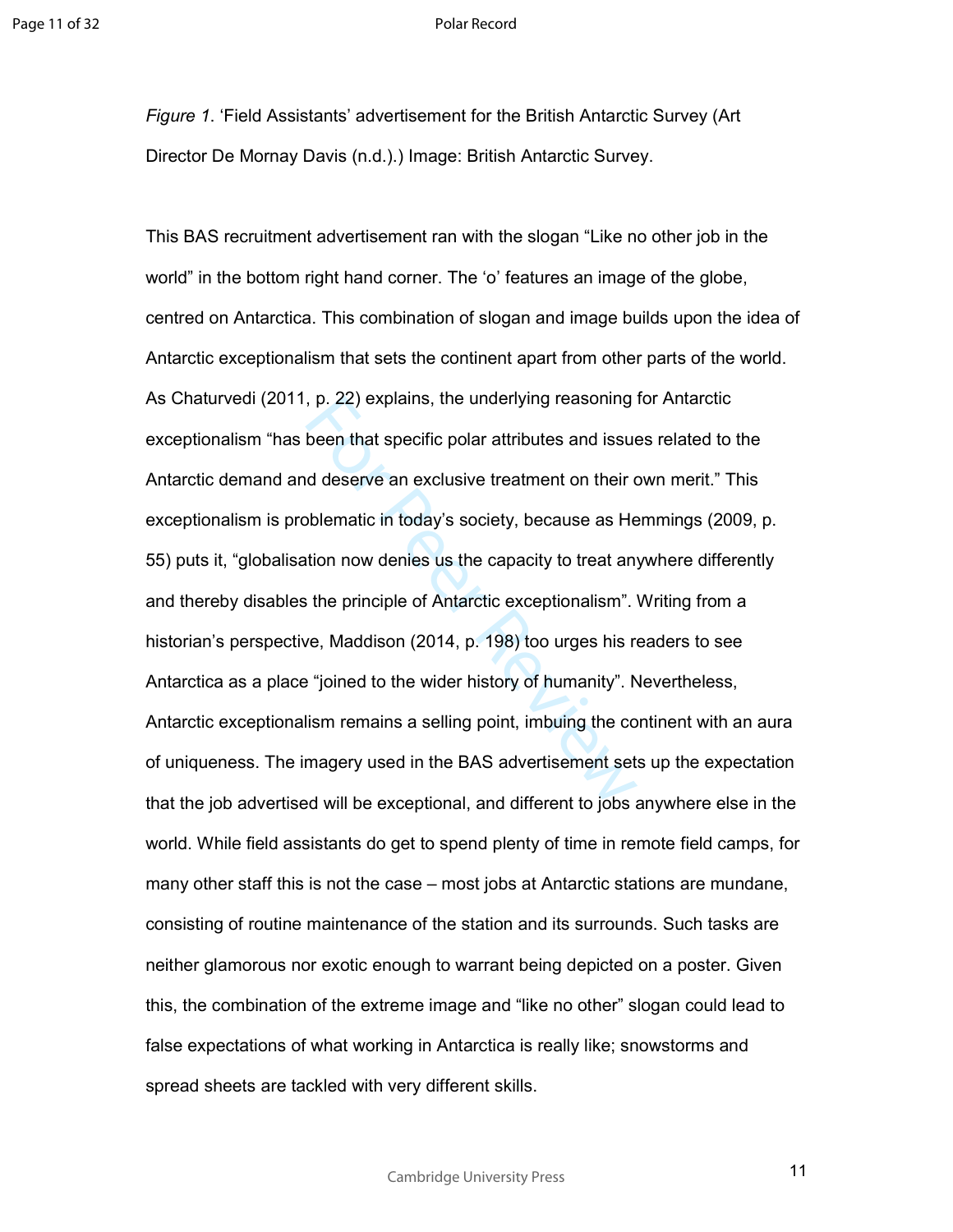*Imagery as an Invitation: "Picture Yourself Here?"* 

phrase was superimposed over Antarctic lam<br>guins, sunsets, and trekking expeditioners<br>s, on recruitment websites, and in print adv<br>ment in Virgin Australia's inflight magazine<br>emperor penguins in front of a towering ice<br>em Imagery is a powerful tool for attracting potential employees. When recruiting for the 2017/18 season the Australian Antarctic Division (AAD) used the tagline "Picture yourself here?" The phrase was superimposed over Antarctic landscapes that featured ice cliffs, penguins, sunsets, and trekking expeditioners, and appeared in social media postings, on recruitment websites, and in print advertisements. A fullpage AAD advertisement in Virgin Australia's inflight magazine *Voyeur* (circulation 429,000) showcases emperor penguins in front of a towering ice face (Pacific Magazine, 2017, p. 77). The headline invites the viewer into the scene, by asking a direct question, whilst also evoking the urge to photograph the Antarctic. It then offers a way to make that imagined experience of standing amongst the penguins into a reality, thanks to the subheading: "Work and live in Antarctica." Smaller text clarifies the jobs available: "Now recruiting for electricians, chefs, carpenters, plumbers, diesel mechanics, communications officers, plant operators, aircraft support and other professional and support roles." Unlike job advertisements on recruitment websites, which are usually very specific, this is a broad sweep of positions. It targets personalities rather than specific skill sets, by implying that those who like adventure and beautiful scenery should come and practice their job in the far south, regardless of profession.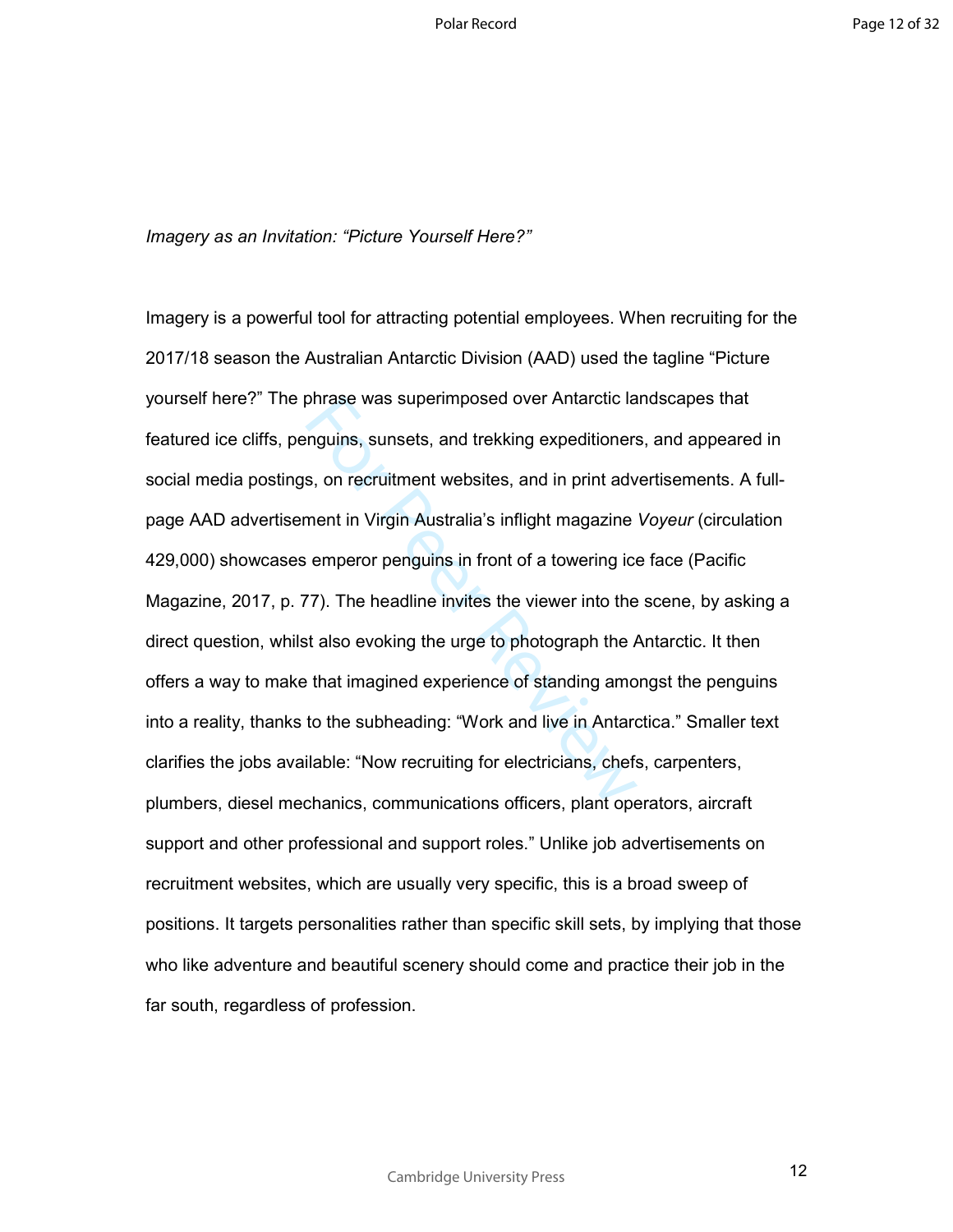selves in these kinds of situations (visiting<br>for most this would be an exceptional exp<br>obs around the station. Sisodia and Chowd<br>s need to view their recruitment advertisem<br>te and brand advertising"; in addition to pro<br>it Rather than appeal to a small number of technically competent applicants, the AAD advertisement is designed to prompt the viewers to imagine themselves in the Antarctic, with all of the wildlife and sublime icescapes that entails. Tellingly, the buildings, airstrips, motor vehicles and offices that will feature in the work (and living) environment of successful candidates are not mentioned at all. The imagery used in the recruitment advertisement is instead designed to catch the viewer's attention, and to resonate with their existing notions of Antarctica. While it is possible that recruits *will* find themselves in these kinds of situations (visiting a penguin colony at the face of a glacier), for most this would be an exceptional experience, and a far cry from their everyday jobs around the station. Sisodia and Chowdhary (2012, p. 81) argue that companies need to view their recruitment advertisements as being just as "powerful as corporate and brand advertising"; in addition to promoting vacant positions, recruitment material can help shape attitudes towards the business itself. In this case, the recruitment advertisement stands as an advertisement for the available roles, as well as for the AAD and the country's wider interests in the continent. Australia considers 42% of Antarctica to be 'Australian Antarctic Territory' (Geoscience Australia, n.d), so those interests are not insignificant. Given that very few people will ever visit Antarctica – let alone work there – the advertisement serves a further function: to keep Antarctica alive in the imaginations of the wider Australian public. That imagined version is overwhelmingly visual, characterized by penguins and ice – hence the use of such imagery here, where instantly recognizable visual elements act as shorthand for the continent.

# *Reading the Fine Print*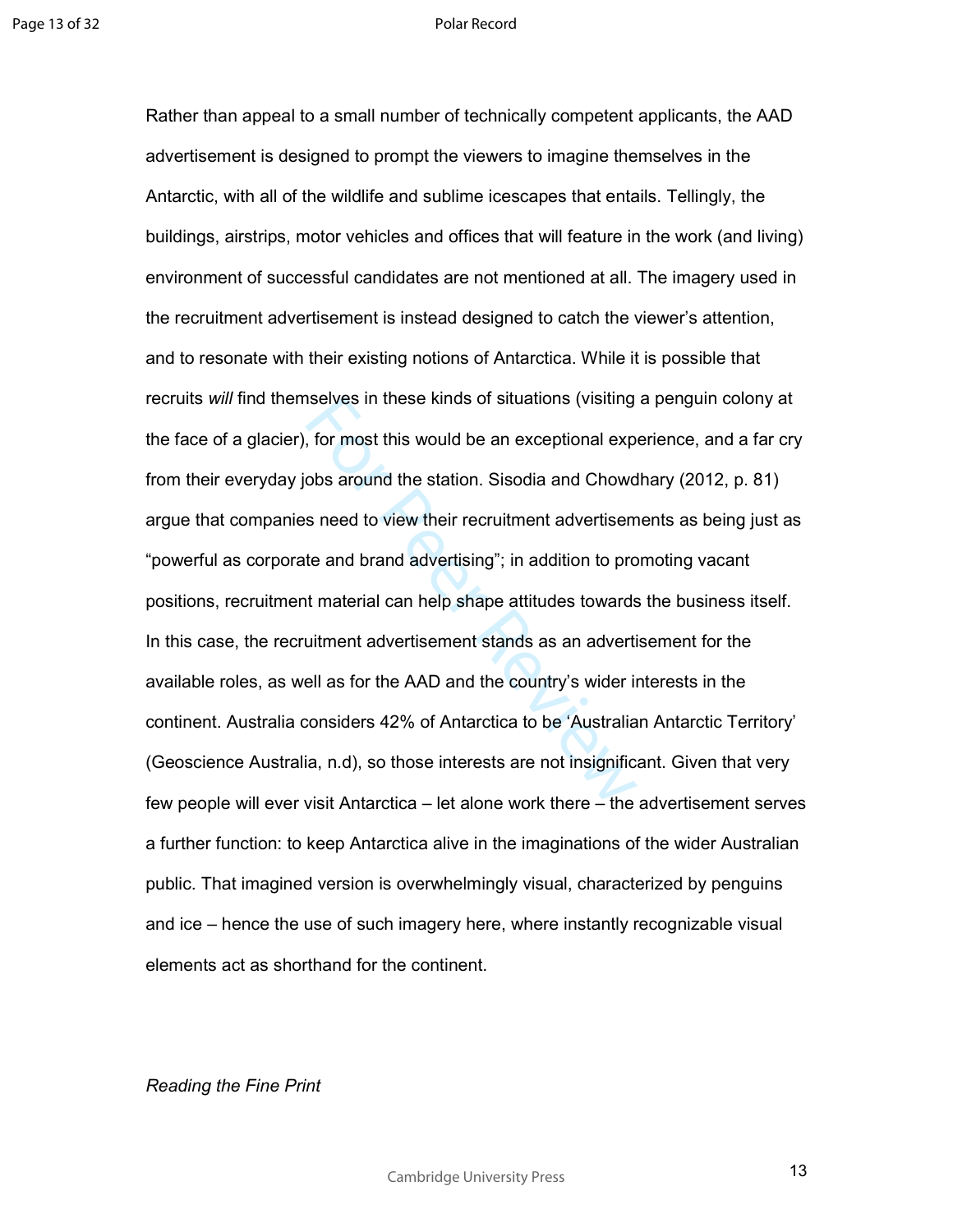by the initial imagery encounter further languare<br>ereotypes about Antarctica. For instance, the proposition of the most extreme pl<br>vey, n.d a) and promises readers that "peo<br>amazed by what they see and do" (British A<br>tarct Should the Antarctic imagery in the initial advertisements prove appealing, potential applicants are usually offered a link to the National Antarctic Programme's website where they can learn more about the specific job descriptions. One might think that, at this point, the information would provide a more realistic depiction of what the position in question actually entails. However, the detailed job descriptions often sound equally as dramatic as the initial imagery has suggested, meaning those who have been hooked by the initial imagery encounter further language that reinforces extreme or heroic stereotypes about Antarctica. For instance, the British Antarctic Survey asks potential applicants whether they could imagine "working thousands of miles from home experiencing life in one of the most extreme places on Earth" (British Antarctic Survey, n.d a) and promises readers that "people who go to Antarctica are often amazed by what they see and do" (British Antarctic Survey, n.d. b). The Australian Antarctic Division (n.d. a) informs plumbers that their job will be "constantly varied and interesting" and recommends that their electricians should come prepared with "a sense of adventure" (Australian Antarctic Division, n.d. b).

The description of Antarctica as the "highest, driest, windiest and coldest continent" has been used by National Antarctic Programmes in the UK, Norway, Australia, India, and the USA (British Antarctic Survey, n.d. c; Norwegian Polar Institute, n.d.; Australian Antarctic Division, 2002; National Centre for Antarctic and Ocean Research, n.d.; United States Antarctic Program, n.d.) while the French Polar Institute (n.d.) promptly informs those who visit its site that with the coldest temperatures in Antarctica, any normally dressed individual "freezes to death in less than a minute" *["meurt de froid en moins d'une minute"].* These descriptions of the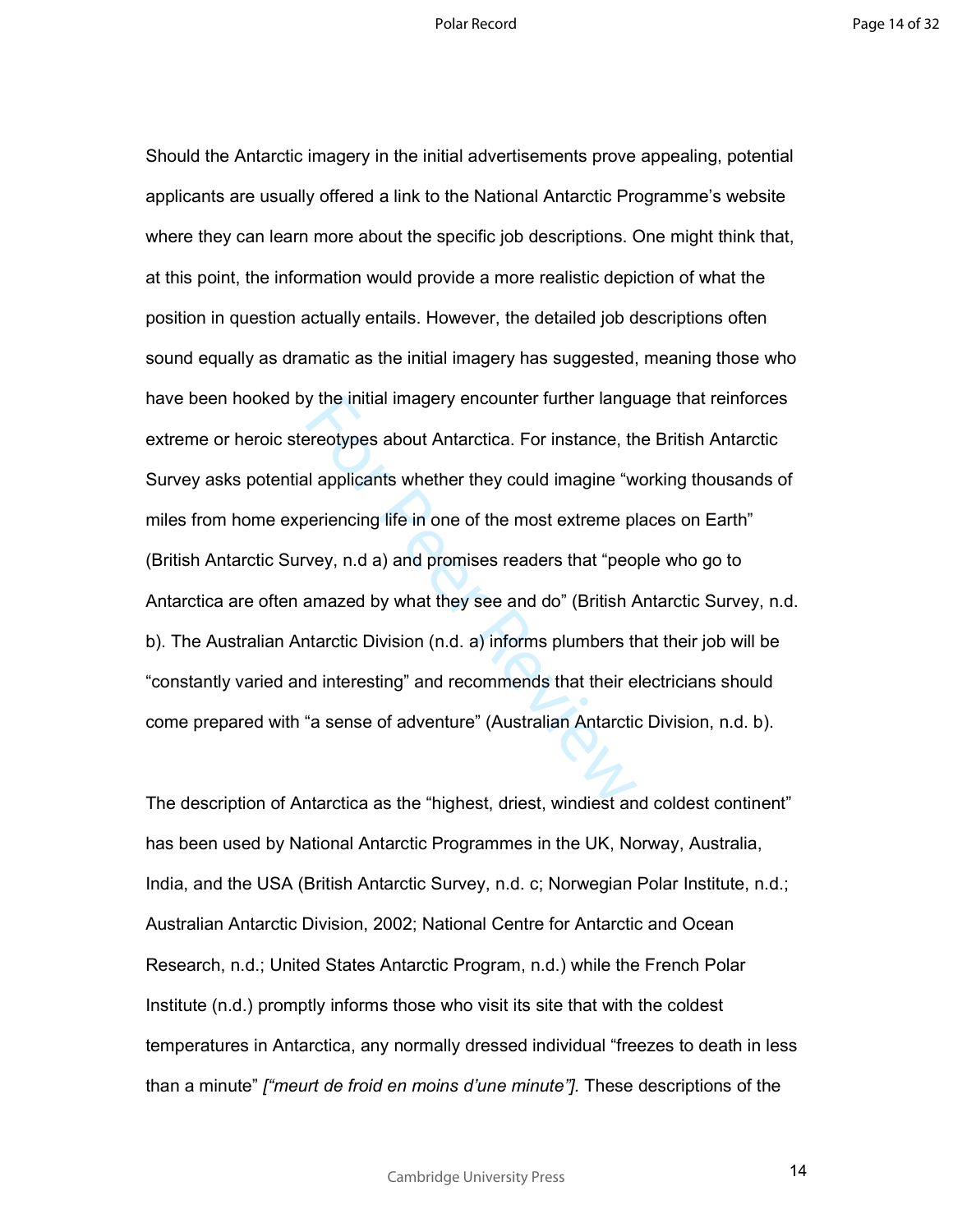Per R Antarctic environment, though true, can be misleading and set certain expectations relating to the everyday environment in which employees will have to work. False expectations, created in part by advertising recruitment imagery and language, can lead to problems further down the track. Job advertisements can be dense with both visual and verbal cues that call upon pre-existing notions, including that of Antarctica the extreme; Ryan et al (2000, p. 359) observe that "in most cases, recruitment advertising has more information to convey to the reader than commercial or product advertising". But how does this notion of extremity in the Antarctic stack up against the reality for those who respond to modern day Antarctic recruitment advertisements?

# *Contrasting Reality*

When asked about their motivations for heading to Antarctica, winter-over staff have used similar language to that deployed in recruitment material. In an unpublished study by Jaksic (2017), in which former winter-overs are interviewed regarding their social experience in Antarctica, respondents reported a desire to go to Antarctica based variously upon narratives of polar heroes (a "childhood awe of Admiral Byrd"); the desire to "assist in exploration"; a fascination with wildlife ("to live among wild animals"); or simply because they "like a good adventure". In this same study, the majority of the winter-overs reported an adventure-related motivation, such as to "challenge myself", for a "sense of adventure" or to experience "wilderness". That these responses reflect the dominant ways Antarctica has been advertised is not surprising – when adventure and challenge are advertised, adventure and challenge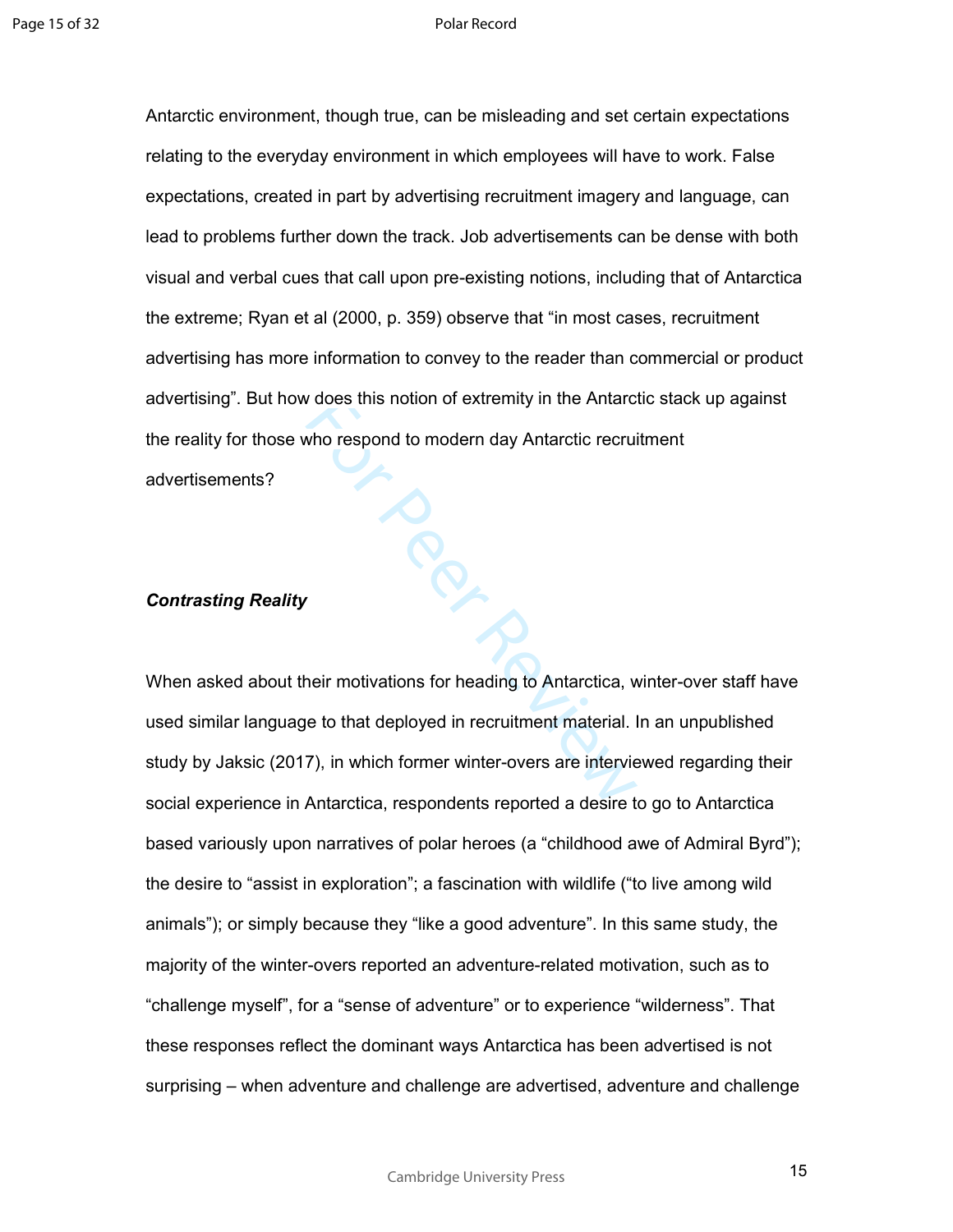Page 16 of 32

are expected. As we have seen, both brands and National Antarctic Programmes have employed in their advertising heroic imagery and the promise of a far-away continent full of excitement and heroism. The well-established idea of Antarctica as a place for "soul-searching and personal transformation" (Leane, 2012, p. 133) can also be a motivating factor; In Jaksic's 2017 study, one person reported going to Antarctica because they saw it as a way to "enter the adulthood (sic)". This reveals that even those who are informed enough to be actually applying for such jobs still anticipate an experience that will test them, push them to the limits, and force them to grow up.

For enat will test them, push them to the line<br>th for the first time need to reconcile their c<br>reality they encounter. Pre-existing represe<br>bective employees must therefore be taken<br>agined versions of Antarctica and the en Those who head south for the first time need to reconcile their own imagined version of the place with the reality they encounter. Pre-existing representations of Antarctica in the minds of prospective employees must therefore be taken into account, as the contrast between imagined versions of Antarctica and the encountered reality can come as a surprise. For example, in Jaksic's unpublished study (2017), a former winter-over described McMurdo Station as being "just like a military base anywhere in the world," rather than an exceptional place unlike any other. As a result, some winter-overs have found that "McMurdo [station] is not hard enough" (Carvalho, 1996, p. 633) or voiced the opinion that "small towns - all-male [...] mining towns - in Wyoming are more difficult than McMurdo" (Carvalho, 1996, p. 633). Assistant fire chief Andre Fleuette, who has been deployed to Antarctica 16 times, also notes the discrepancy between peoples' imagined version of Antarctica and the reality encountered. In a 2017 interview with Niiler, he observed how "people go to Antarctica for the adventure, but sometimes they forget they have a job." Once down there, "they have to mop a floor or roll up a hose line. Combating the routine in such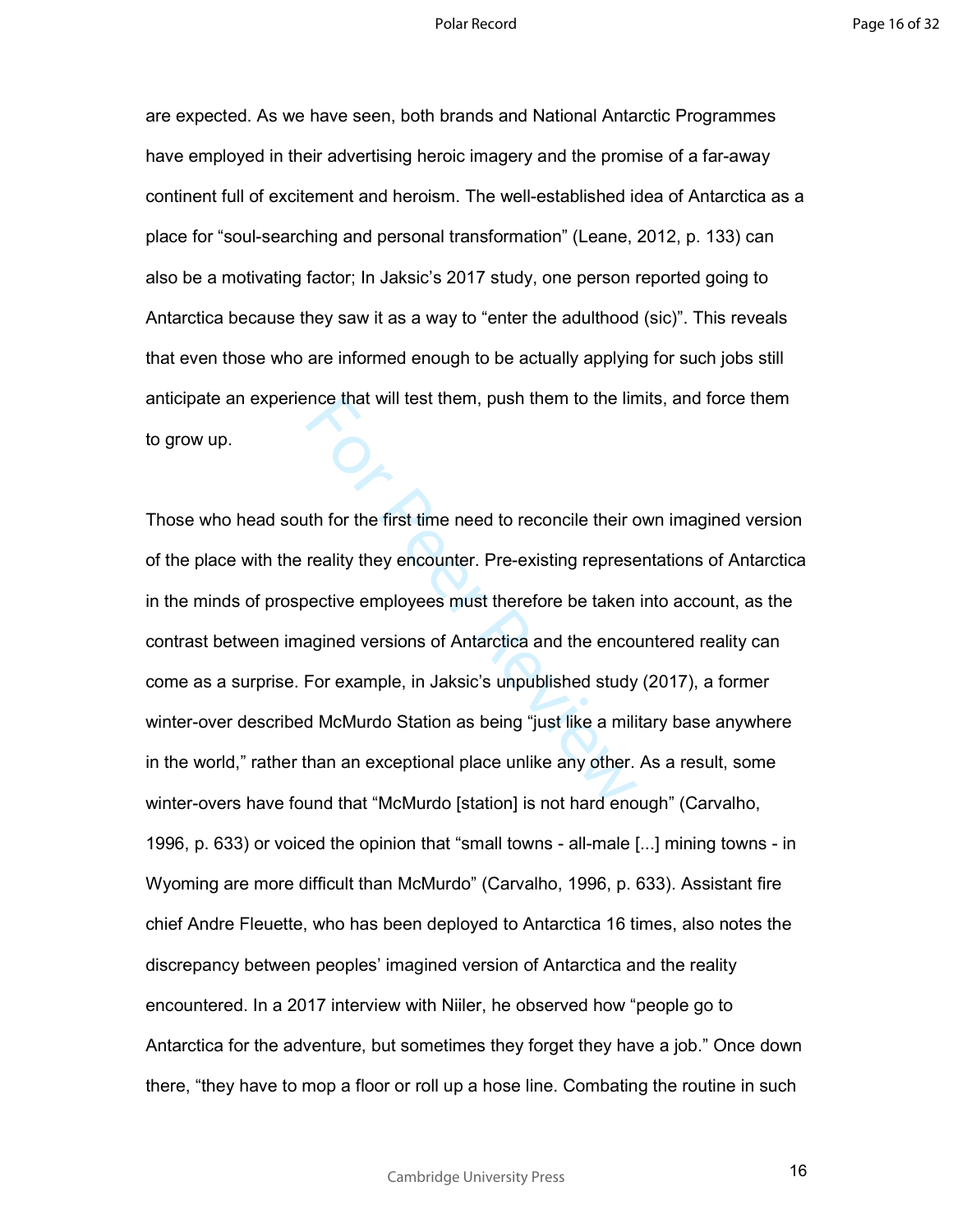pleasant experience than expected, one is<br>
ed when there is inconsistency between or<br>
the case of individuals being deployed to A<br>
ve dissonance when balancing the time, the<br>
lised to go Antarctica (e.g., recruitment prod<br> an amazing place can be challenging" (Niiler, 2017). Such observations are more revealing of pre-existing attitudes to the place as being somewhere tough than of any shortcoming in the facilities themselves. Discrepancy between the imagined and real Antarctic station life is arguably not necessarily detrimental; the individual will simply adjust or the reality might actually be better than anticipated. It could for instance come as a pleasant surprise that the living conditions are, in fact, as comfortable as in a hotel back home. However, when the reality does not offer a different but equally pleasant experience than expected, one is likely to experience a *cognitive dissonance* (Festinger, 1962). A cognitive dissonance is a state of discomfort experienced when there is inconsistency between one's belief, values and/or behaviour. In the case of individuals being deployed to Antarctica, they might experience a cognitive dissonance when balancing the time, the effort and the resources they mobilised to go Antarctica (e.g., recruitment process, leaving one's home) and the mundane experience at a comfortable station. In such a state, it is common to rationalise one's behaviour to justify it. This is a common strategy to reduce the discomfort (Elliot & Devine, 1994). An expeditioner might for instance focus on the one-day trip to a penguin colony and the numerous pictures taken that day and neglect the time passed doing repetitive task at the station to justify their trip to Antarctica. In such a scenario, one will come back satisfied from one's expedition. This is not always the case, however; if an individual is hooked by the promise of an adventure that does not eventuate, it can be, and has been reported as, detrimental, as discussed below.

# *'Errors of Motivation'*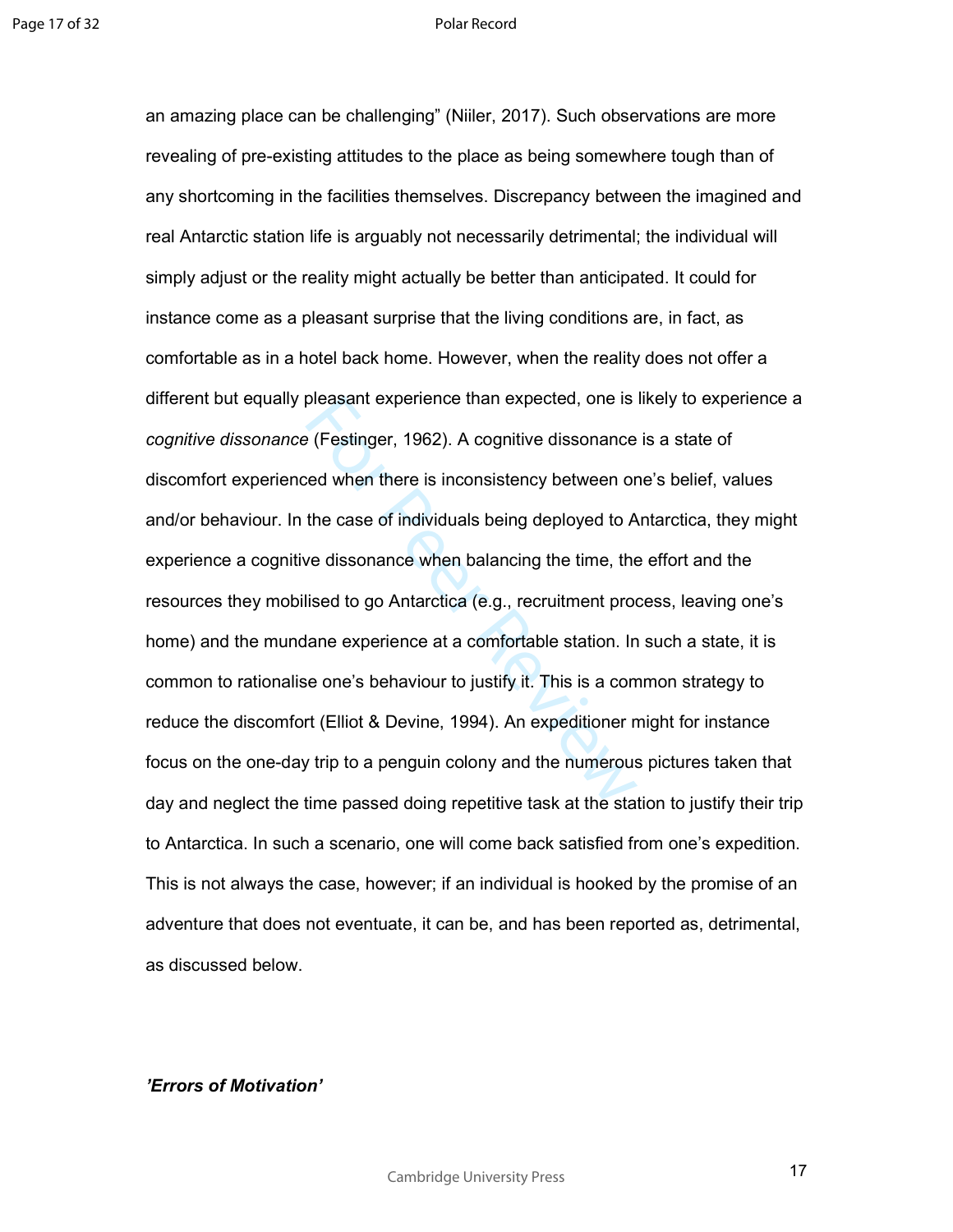ble to cope with the constraints and chores<br>e 'motivation of self-overestimation' ['*motiv*] on the other hand, is concerned with the  $\epsilon$ <br>le to test themselves against the elements<br>ated by the necessity to depend on other The discrepancy between one's motivation for going to Antarctica and what is actually waiting for them there has been termed by Cazes and Bachelard (1989) an 'error of motivation'. These authors noticed three 'wrong' motivations for going to Antarctica, all of which negatively impact upon one's adaptation to the unusual environment. The 'motivation from lack of prior information' ['*erreur de motivation par défaut d'information préalable*'] states that people expecting grand voyages and adventure are less able to cope with the constraints and chores inherent to a life in a small community. The 'motivation of self-overestimation' ['*motivation de surestimation de soi*'] on the other hand, is concerned with the expectation that individuals will be able to test themselves against the elements and the isolation; this desire is often frustrated by the necessity to depend on others and to take part in a group life. Finally, the 'motivation of escape' ['*motivation de fuite*'] refers to the motivation to flee the dissatisfaction of daily life back home by going to a radically different environment – the sources of dissatisfaction, however, often remain at the forefront of people's thoughts.

The first two errors of motivation can both be fuelled by the use of extreme imagery and language in job recruitment campaigns. These 'errors of motivation' are not merely academic constructs, but rather have been observed and remarked upon by Antarctic expeditioners themselves. For example, Solignac (2004, p. 132, translated from French) mentions a winter-over who reported that "They [other winter-overs] had misconceptions, we should remove all misconceptions [...] about ideal life in polar environment or the adventurous life." While many studies and interviews to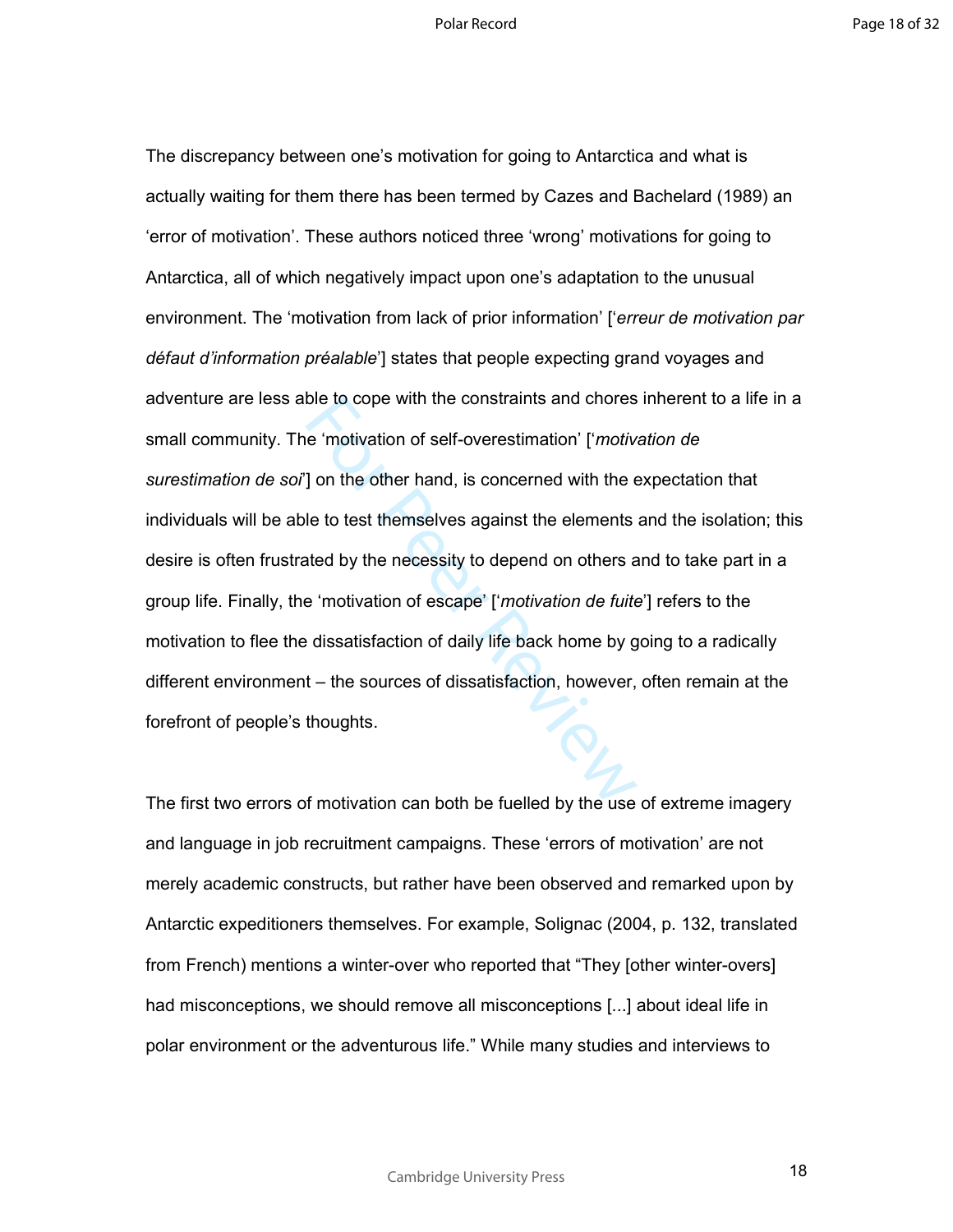date relate to expeditioners who winter-over, the discrepancies between expected experience and the embodied reality are also relevant for seasonal Antarctic staff.

J00). For those whose very motivation for g<br>an adventure, the monotonous routine of a<br>or excitement that led them to apply for the<br>e expected to experience more frustration and<br>soluth expecting to have plenty of quiet ti<br>s If those motivations are considered as 'errors' and some winter-overs think those misconceptions should be removed, it is because they can be detrimental. Expectations of adventure can lead a winter-over to experience boredom more easily. We know that boredom occurs in capsule habitats, such as Antarctic stations (Suedfeld & Steel, 2000). For those whose very motivation for going to Antarctica is the thrill of going on an adventure, the monotonous routine of a station can be at odds with the drive for excitement that led them to apply for the job. As a result, such an individual could be expected to experience more frustration and boredom than someone who headed south expecting to have plenty of quiet time for themselves and expecting a low-stimulation environment. One former winter-over interviewed during Jaksic's unpublished study (2017) summarises it by saying that "If you're someone who gets bored easily [...] you might have a hard time [during a winterover]".

Becoming bored is not as trivial as it might sound. We know for example that boredom in the workplace is positively related to counterproductive behaviour (van Hooff & van Hooft, 2014). Van Hooff and van Hooft also found a positive relationship between boredom and depressive complaints, one symptom often observed amongst winter-overs (Palinkas, Cravalho, & Browner, 1995). This correlation has also been observed in Antarctica, where Biersner and Hogan (1984) found that winter-overs who reported a higher degree of boredom tended to present with higher levels of depression. This could come down to the fact that they were expecting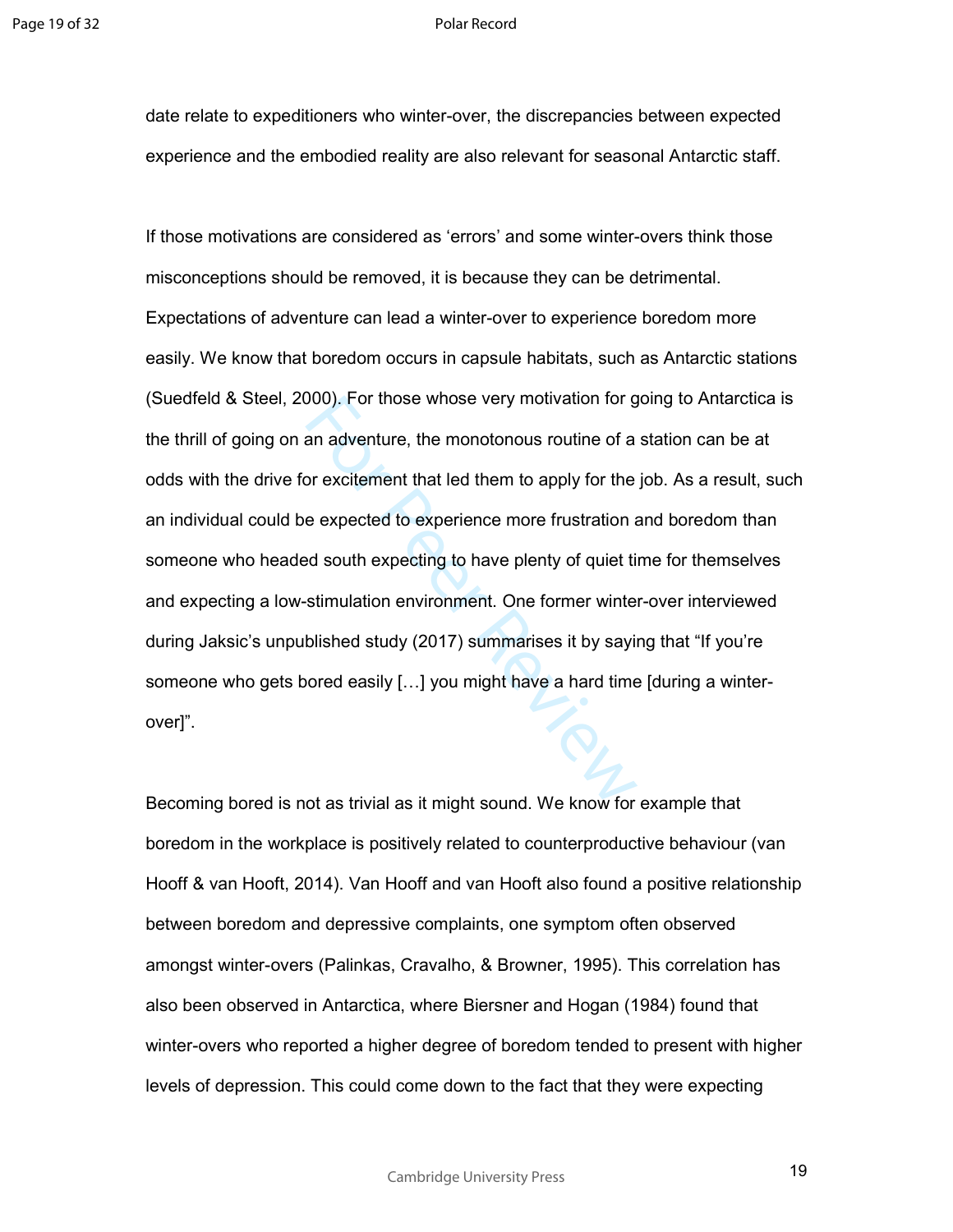plenty of excitement, and find it difficult to reconcile such preconceptions with the low-stimulation environment. As a result, they experience negative emotions because their dream of an Antarctic adventure remains elusive, and this in turn can have a negative impact on others working at the station. It should be noted that health and safety regulations, put in place by National Antarctic Programmes in order to ensure the well-being of staff, can also have a restrictive effect on the range of activities permitted, and lead to frustration. Rules do vary between programmes, with perceptions of risk mediated through the lens of each home nation.

ediated through the lens of each home nat<br>bens to be a poor fit within the Antarctic env<br>mbers. For instance, it is well documented<br>duce group harmony (Gunderson, 1968), an<br>isfaction of each crewmember is influenced<br>teract If one individual happens to be a poor fit within the Antarctic environment, it can affect other team members. For instance, it is well documented that depressive state and irritability can reduce group harmony (Gunderson, 1968), and that the performance and satisfaction of each crewmember is influenced by group dynamics and an individual's interaction with others (Palinkas, 2003; Sarris & Kirby, 2005). If an individual fails to adjust well, it can wear down a whole team. One former winterover, interviewed by Jaksic in 2017 (unpublished), reported the case of a nurse whose "challenge was that no one was getting sick", and got excessively bored and became depressed as a result. The interviewee recalled that all crew members were affected by the situation, and tried to reach out to help, and concluded by saying "if one of us is struggling, we tend to struggle all of us". Boredom in a remote environment can therefore also have a negative effect on all members of the team. As a result, if a whole crew is struggling to deal with a situation at the station, crewmembers might be less able to focus on their work. This is a significant concern for National Antarctic Programmes, as they rely on all team members being able and willing to give their best to their jobs. With so many resources being injected in each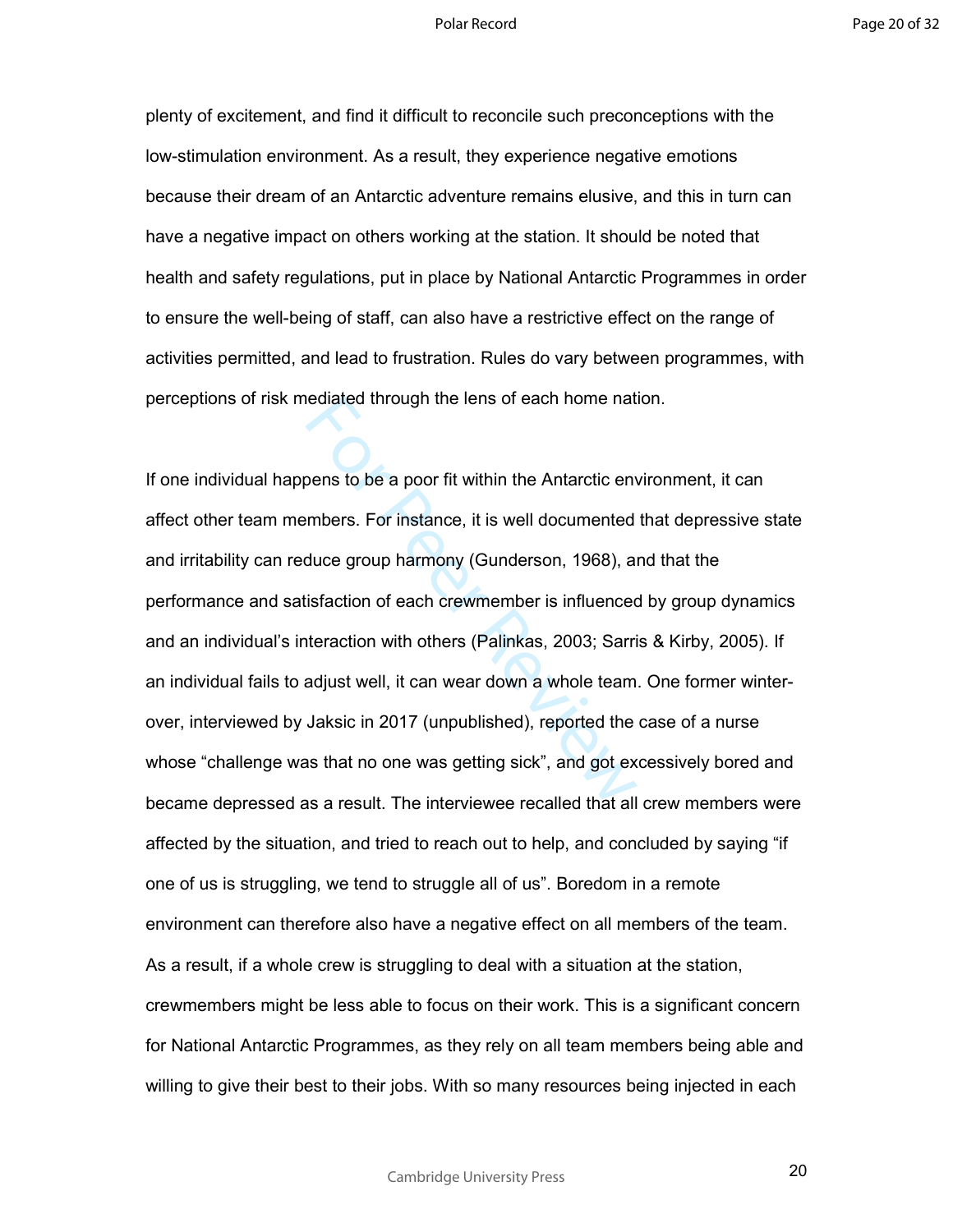expedition, the stakes are high, and failing to obtain the expected outcomes could be disastrous.

as being easily bored (Palinkas, et al., 2000<br>perience seeking' and 'need for challenge' is<br>shown to lead to poorer job performance in<br>lom not only results in negative consequent<br>ght feel more depressed, but also for the N Given the issues that can be caused by a disconnect between expectation and reality, choosing the best people for Antarctic roles is all the more important. Studies have found that some indicators should be used to screen people out during recruitment, in order to minimise problems further down the track. For instance, characteristics such as being easily bored (Palinkas, et al., 2000), or scoring high on the indicators for 'experience seeking' and 'need for challenge' (Biersner & Hogan, 1984) have all been shown to lead to poorer job performance in remote environments. Boredom not only results in negative consequences for the individuals themselves, who might feel more depressed, but also for the National Antarctic Programme that employs them. It is thus important for a National Antarctic Programme to avoid hiring candidates who show a high expectation regarding the adventurous remote continent and to favour those who seem to have a more realistic representation of daily life on a remote station.

# *Framing an Experience*

A humorous image posted on Antarctica New Zealand's Facebook page in October 2016 demonstrates that National Antarctic Programmes are aware of the differences between the perceived experiences of working in Antarctica and the reality. The six images presented under the headline "A Season in Antarctica" are variously captioned "what my parents think I'll be doing," "what I'll tell my FB [Facebook]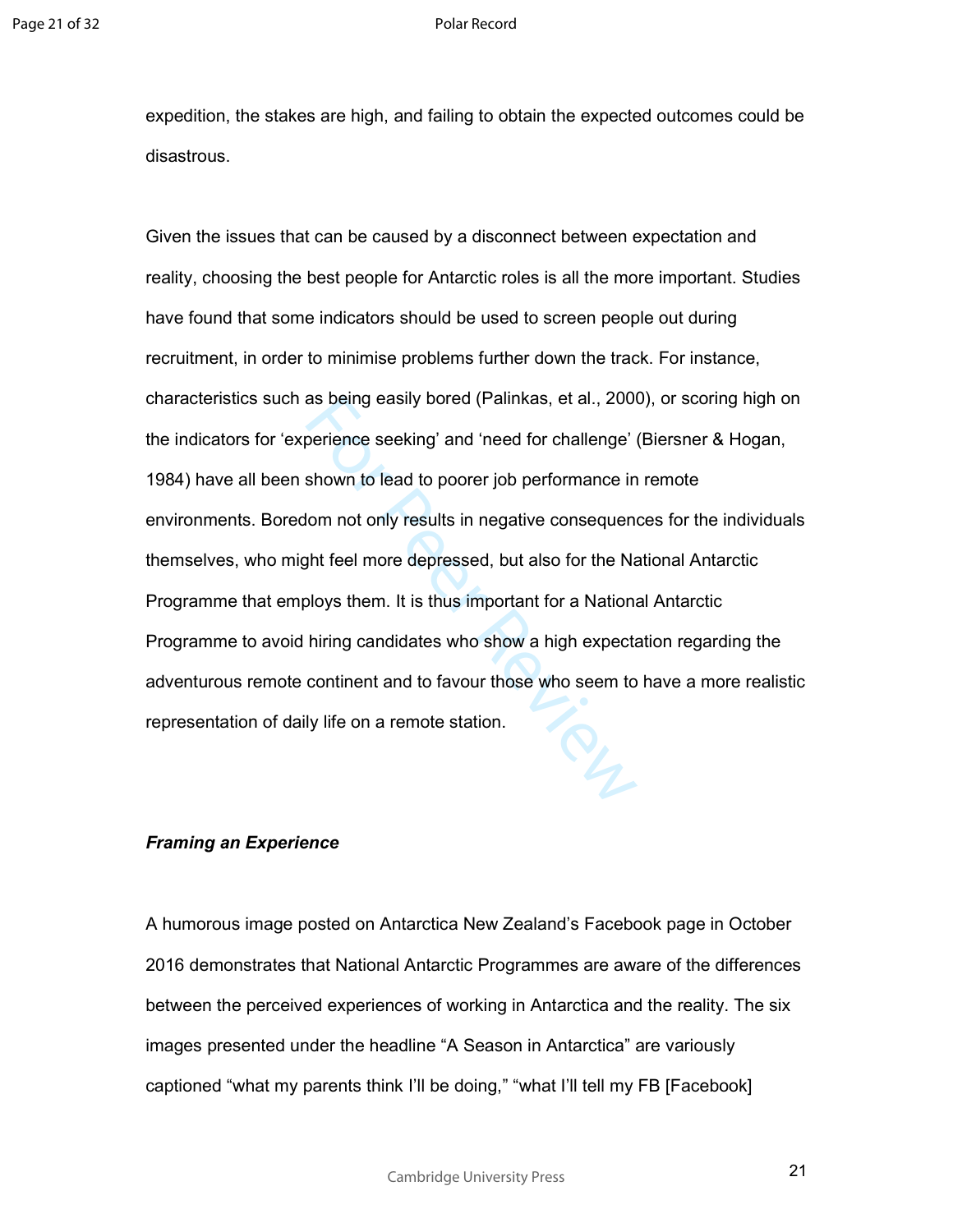friends I'm doing," and "what I'll actually be doing," representing different views of what a job in the far south entails. This image is based on a famous "What I Do" Internet meme, where people illustrate their jobs through the eyes of others, including their parents, their boss, and society. While these memes are designed to provoke a laugh, in the context of Antarctic employment this example carries serious undertones, and illustrates the differences between the perceptions of various stakeholders and the reality encountered.

of various perceptions of the Antarctic work<br>and meme (see Figure 2) call upon commo<br>ent advertising. The penguin imagery in the<br>ecalls the wildlife imagery used in the AAD's<br>age, showing "what my parents think I'll be in<br> The representations of various perceptions of the Antarctic workplace shown in the Antarctica New Zealand meme (see Figure 2) call upon common themes that have emerged in recruitment advertising. The penguin imagery in the first box ("what I hope I'll be doing") recalls the wildlife imagery used in the AAD's 2017 campaign, while the second image, showing "what my parents think I'll be doing", shows icy expeditioners sitting in blizzard conditions, linking strongly to the extremity theme. The inclusion of an image to represent "what I'll tell my FB friends I'm doing" demonstrates how one curates an Antarctic experience for those back home. In this instance, the image of a solo figure gazing out over an icy landscape is strongly reminiscent of Heroic Era imagery, and evokes the themes of heroism and extremity. In contrast, the photograph captioned "what I'll actually be doing" depicts the much less exciting and far more painstaking collection of samples. While this instance shows scientists out in the field, it could just as easily have been taken back at base, where staff members ensure the station remains operable year round. The meme succinctly illustrates the idea that when it comes to Antarctica, what is expected and what will be encountered can be very different. It is noteworthy that this has not prevented images of ice caves, field camps, and figures trekking across a frozen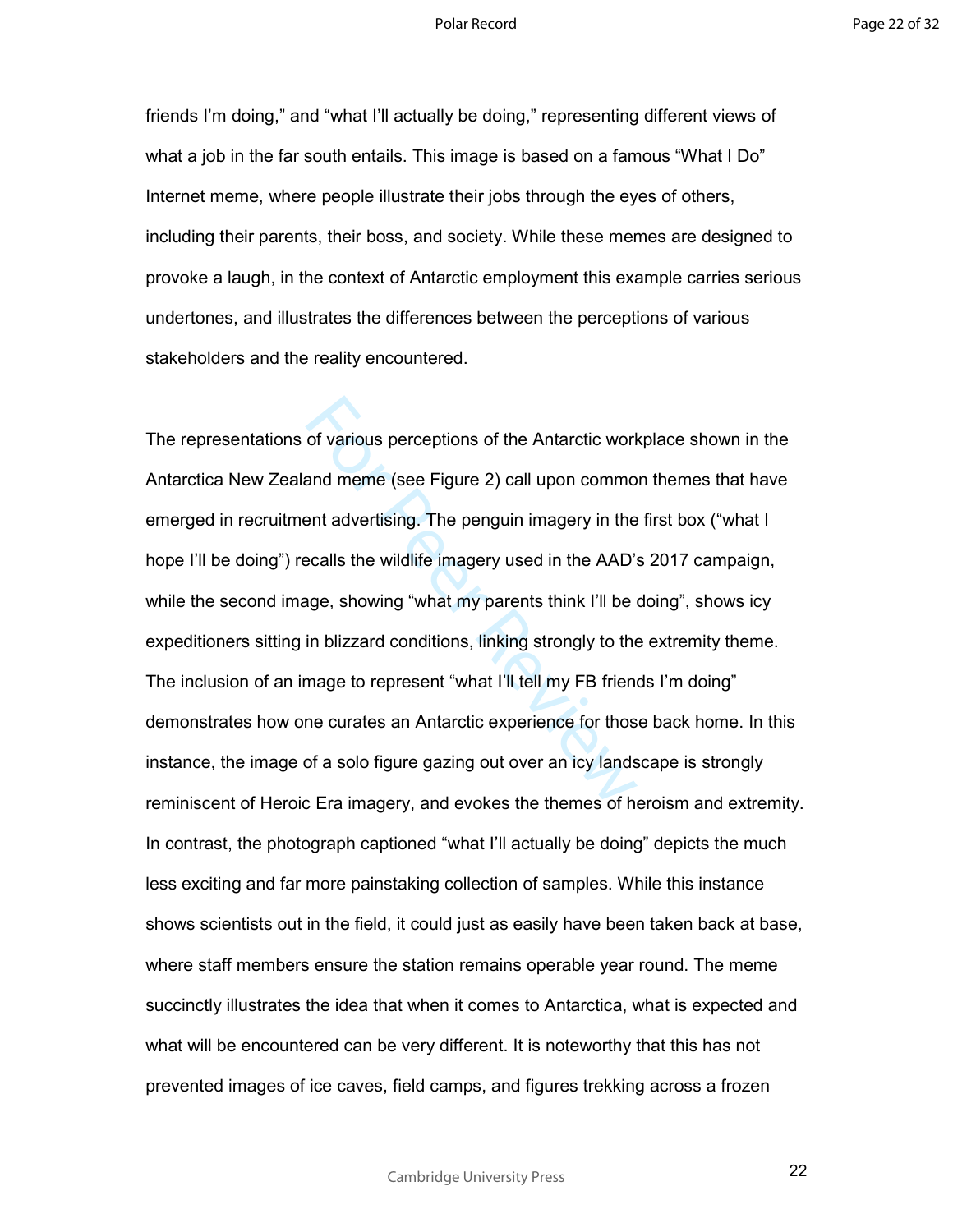landscape from featuring in recruitment materials for the New Zealand Antarctic Programme in recent times – such imagery continues to harbour great imaginative appeal. The chance to take photographs of penguins and snowstorms, even if rare, also holds appeal for those working in the Antarctic. Although these images may not best represent expeditioners' everyday activity, they do come from a long visual tradition of depicting Antarctica as a wild and extreme location.



*Figure 2*. Internet meme 'a season in Antarctica' by Antarctica New Zealand. Image: Antarctica New Zealand

Though most job advertisements for Antarctica draw from the collective representation of the continent to attract potential applicants, there are examples of recruitment material where the mundane nature of the job is visually depicted. These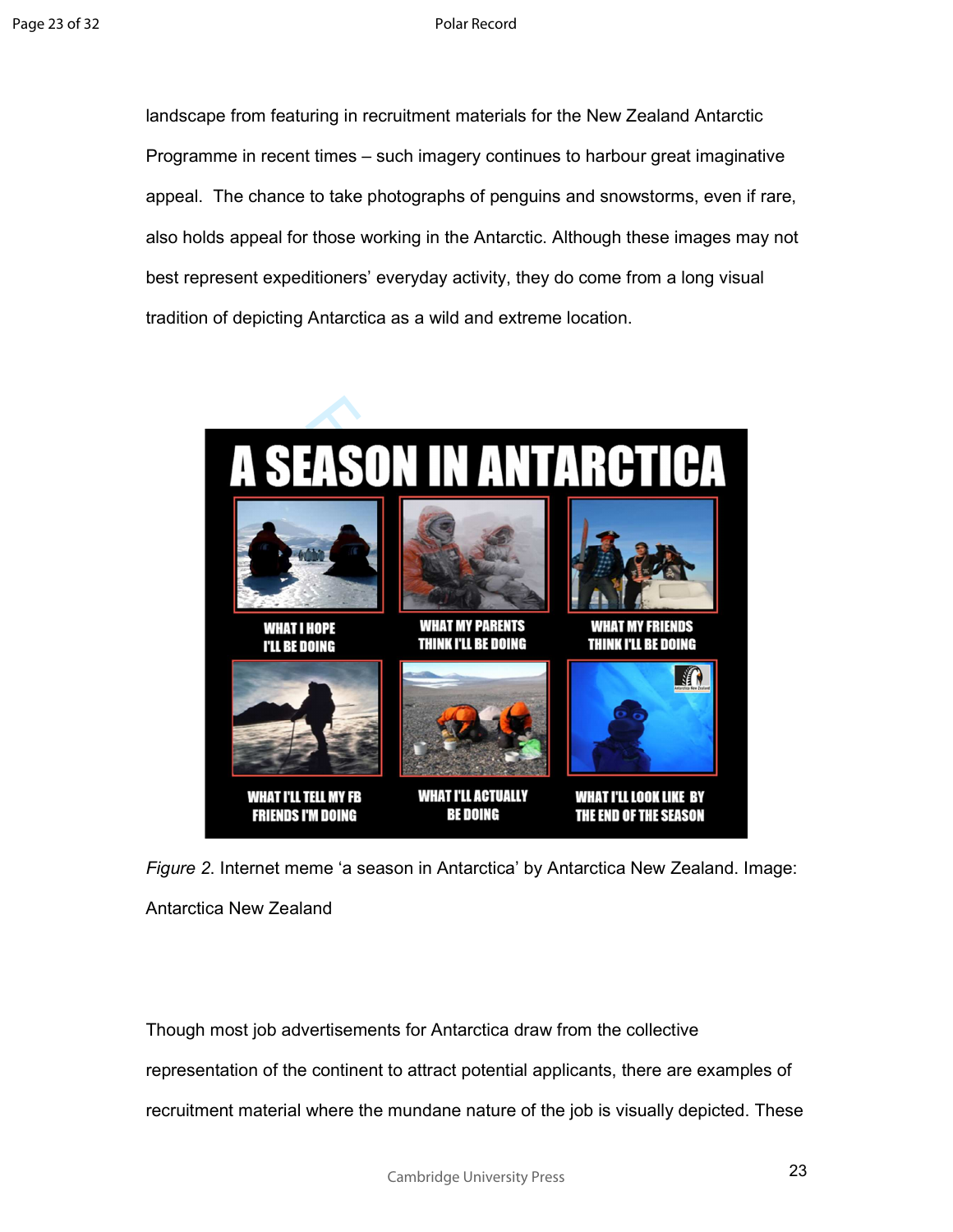are not as common, and also tend to be created in-house by National Antarctic Programmes, rather than by outside contractors. A recent example for a Communications and IT role with the Australian Antarctic Division (posted on their Facebook page on 6 January 2017) includes a photograph of a smiling woman sitting at a desk with two computer monitors, a phone, and a highlighted list pinned to the wall. Such imagery depicts the role far more realistically than examples where wildlife or blizzards are foregrounded, and could therefore offer a way to mitigate false expectations. This kind of imagery, which steers clear of clichéd representations of Antarctica as a place of extremes, offers new ways of framing the continent as a workplace.

his kind of imagery, which steers clear of c<br>tharctica as a place of extremes, offers new<br>lace.<br>For Perissements examined in this paper are by r<br>artisements examined in this paper are by r<br>of the only ways Antarctica has b The recruitment advertisements examined in this paper are by no means exhaustive, nor do they represent the only ways Antarctica has been depicted in recruitment material. They do, however, clearly demonstrate the recurrent themes of heroism and extremity, and offer a useful starting point for discussions about the links between such representations and the experiences of workers who fill the roles. Ryan et al. (2000, p. 364) have suggested that

"links between human resources departments and the marketing people [need] to be developed if firms wish to produce effective recruitment advertising which benefits from the methods and devices employed in effective consumer or commercial advertising."

This advice is particularly pertinent in the Antarctic context, where recruitment material can serve the dual purpose of promoting the Antarctic Programme and finding station personnel.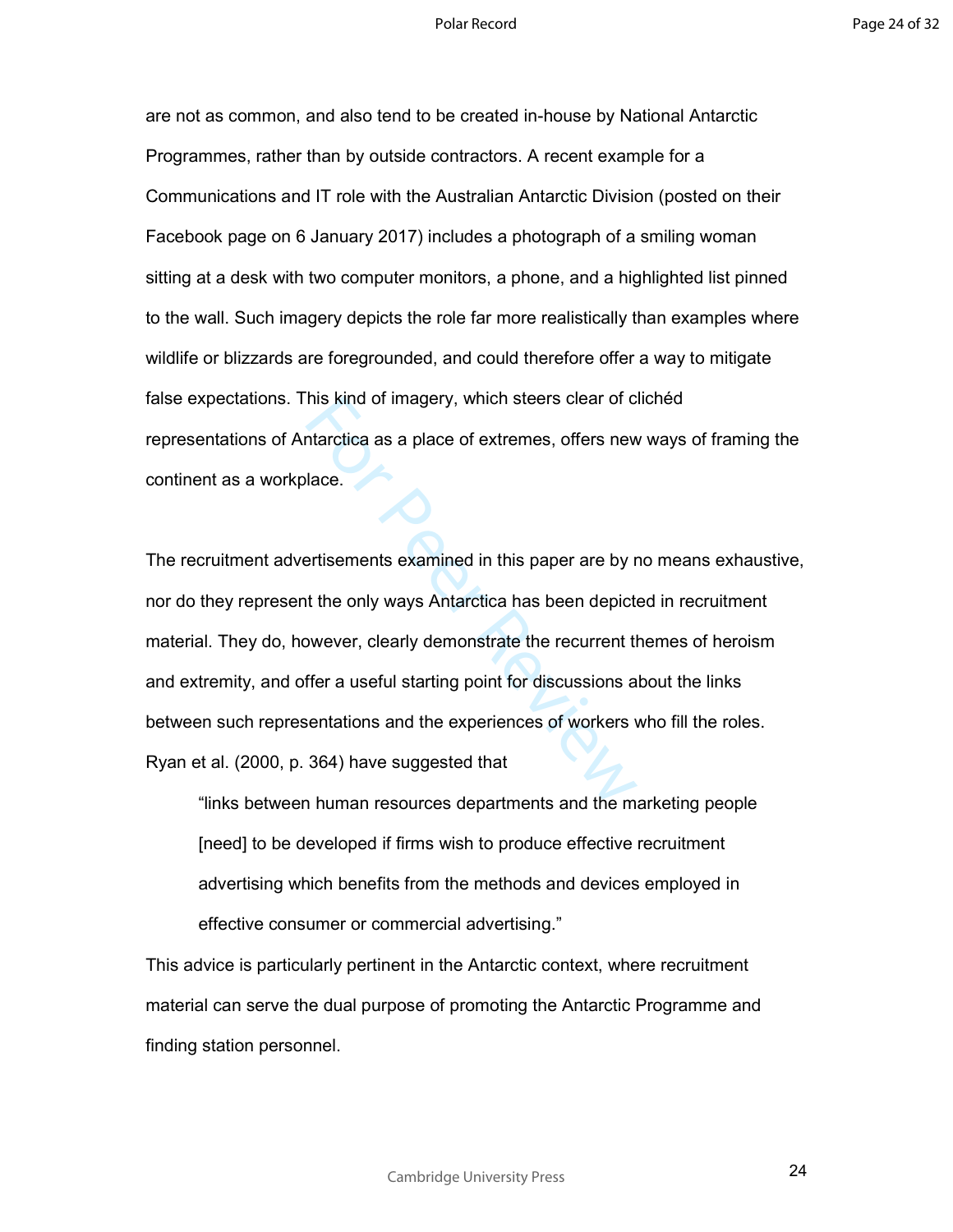### *Conclusion*

It in recruitment material needs to be carefuse when it comes to advertising roles in Ant<br>ary', or "cluster of values, tropes and ideas'<br>their minds. This version of the place, infori<br>tion accounts, and advertising, is oft This paper highlights the dual themes of heroism and extremity that are present in a number of Antarctic recruitment advertisements, and argues that more could be done to ensure that Antarctic recruitment advertisements accurately reflect the job positions in question. Imagery and language are both powerful rhetorical devices, and their deployment in recruitment material needs to be carefully considered. This is particularly the case when it comes to advertising roles in Antarctica, because of the 'Antarctic imaginary', or "cluster of values, tropes and ideas" (Nielsen, 2017, p. 183) people carry in their minds. This version of the place, informed by books, films, photographs, expedition accounts, and advertising, is often built upon common tropes of Antarctic heroism, extremity, and wilderness. Although living and working conditions in Antarctica have improved markedly since the first explorers headed south over a hundred years ago, representations of the white continent continue to reprise nostalgic Heroic Era imagery, and to depict people in exceptional situations. When it comes to Antarctic recruitment material, this kind of representation comes with a price. The discrepancy between expectation and reality has implications for individuals, who may be at risk or boredom; for the team as a whole, where dynamics are impacted by the actions and attitudes of team members; and for National Antarctic Programmes, who invest heavily in logistics and training for staff, and require focussed and dedicated workers who are ready to perform their best.

Penguins and snowstorms may catch peoples' eye, but the repetition of such imagery – and language that draws out the extremity theme – can lead to unrealistic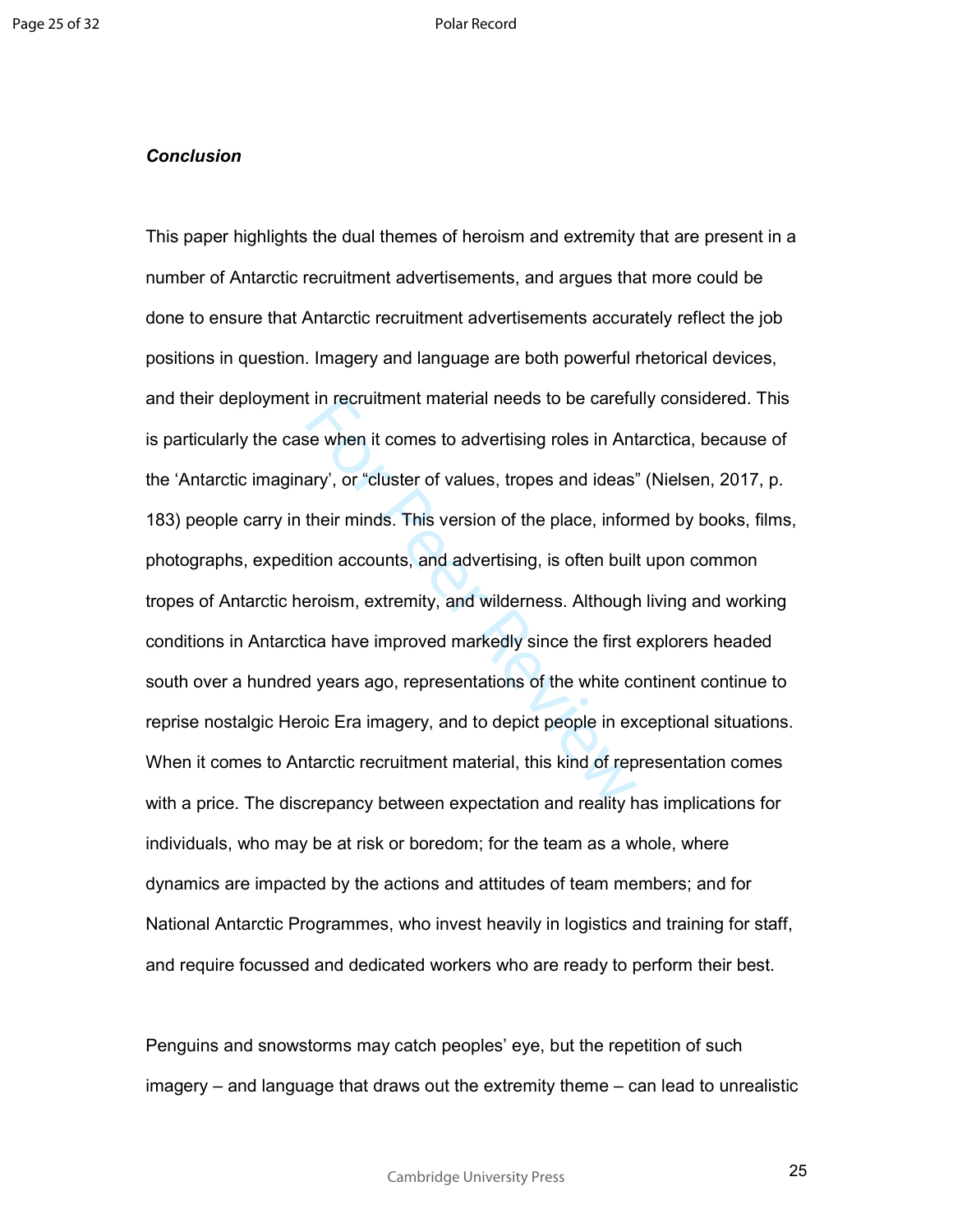For extremes, National Antarctic Programm<br>
The to extreme situations but are not well suite<br>
The stake required. By framing Antarctica as a<br>
The stake required. By framing Antarctica as a<br>
The stake required by Mational An expectations. When confronted with an isolated and confined environment and living a monotonous routine, rather than a life of excitement, adrenalin seekers can easily lapse into boredom. The consequences of this affect all those on the station; they include staff not performing well, colleagues suffering, and ultimately lead to a less efficient operation. For this reason, National Antarctic Programmes could make an effort to depict Antarctica as it really is in order to recruit the people who would be better fit for the Antarctic work environment. By perpetuating the representation of Antarctica as a place of extremes, National Antarctic Programmes risk attracting people who are drawn to extreme situations but are not well suited to the mundane nature of many of the tasks required. By framing Antarctica as a comfortable workplace, rather than an extreme place for undertaking adventure, better outcomes could be expected for both the employing National Antarctic Programmes, and the employees who are being deployed to the far south.

## *Acknowledgment*

We would like to acknowledge and thank the British Antarctic Survey for allowing the reproduction of the 'Field Assistant' advertisement in Figure 1, and Antarctic New Zealand for permission to reproduce the meme image in Figure 2.

### *References*

Ackley, S. F. (2012). Book review: The global cryosphere, past, present and future, by R. Barry & T. Y. Gan. . *Arctic, Antarctic, and Alpine Research*, *44*(4), 520–521.

Antarctic Heritage Trust. (2017).*Working at Port Lockroy*. Retrieved the 15 December from http://www.ukaht.org/get-involved/jobs/port-lockroy/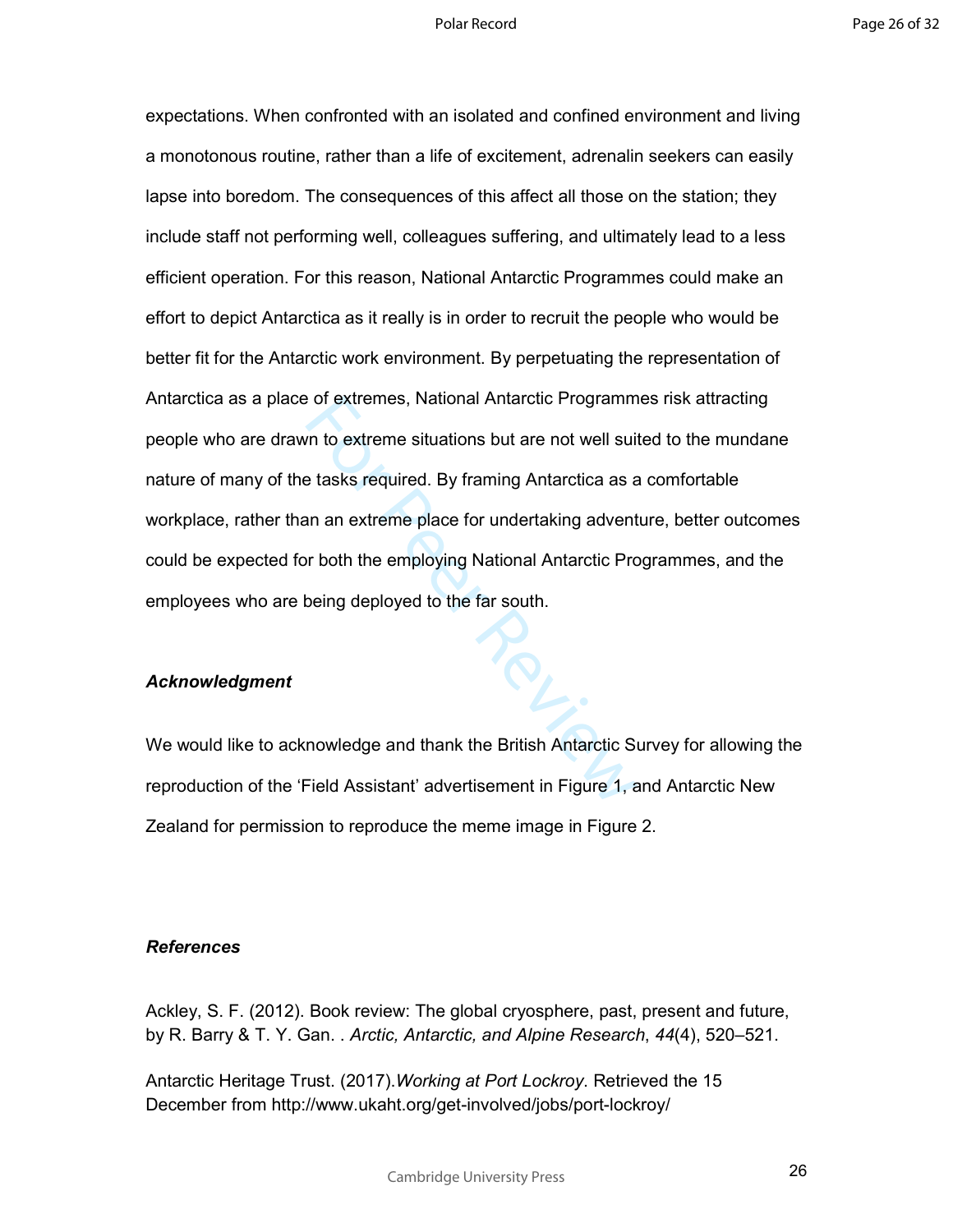Antarctica New Zealand. (2016). *A season in Antarctica*. Retrieved the 17 October 2016 from www.facebook.com/Antarctica.New.Zealand.

Australian Antarctic Division. (2002). *Antarctic Weather*. Retrieved the 21 February 2018 from http://www.antarctica.gov.au/about-antarctica/environment/weather

Australian Antarctic Division. (2017). Picture Yourself Here?. *Voyeur*, January 2017, 77.

Australian Antarctic Division. (n.d. a). *Plumber*. Retrieved the 15 May 2017 from http://www.antarctica.gov.au/living-and-working/experiences/plumber

Australian Antarctic Division. (n.d. b). *Communications operator and supervising communications technical officer*. Retrieved the 15 May 2017 from http://www.antarctica.gov.au/living-and-working/experiences/telecommunications

Australian Antarctic Division. (n.d. c). *Recreation*. Retrieved the 27 July 2017 from http://www.antarctica.gov.au/living-and-working/station-life-and-activities/recreation

Division. (n.d. b). Communications operator<br>
inical officer. Retrieved the 15 May 2017 from<br>
1.gov.au/living-and-working/experiences/tell<br>
Division. (n.d. c). *Recreation*. Retrieved the<br>
1.gov.au/living-and-working/statio Bamsey, M. T., et al. (2015). Review of Antarctic greenhouses and plant production facilities: A historical account of food plants on the ice. *45th International Conference on Environmental Systems, 12-16 July 2015, Bellevue, Washington.*  http://elib.dlr.de/96573/1/ICES-2015-

060\_Antarctic%20Plant%20Production%20Facility%20Review.pdf Retrieved the 16 June 2017.

Barbarito, M., Baldanza, S., & Peri, A. (2001). Evolution of the coping strategies in an isolated group in an Antarctic base. *Polar Record*, *37*(201), 111-120.

Berger, Arthur Asa. Media Analysis Techniques: Third Edition. London: Sage Publications, 2005.

Biersner, R. J., & Hogan, R. (1984). Personality correlates of adjustment in isolated work groups. *Journal of Research in Personality*, *18*(4), 491-496.

Borchgrevink, C. (1901). *First on the Antarctic continent: Being an account of the British Antarctic expedition 1898 – 900*. London: George Newnes Limited.

British Antarctic Survey. (n.d. a). *Our cultural values, equality and diversity*. Retrieved the 14 February 2017 from https://www.bas.ac.uk/jobs/working-forbas/our-cultural-values-equality-and-diversity/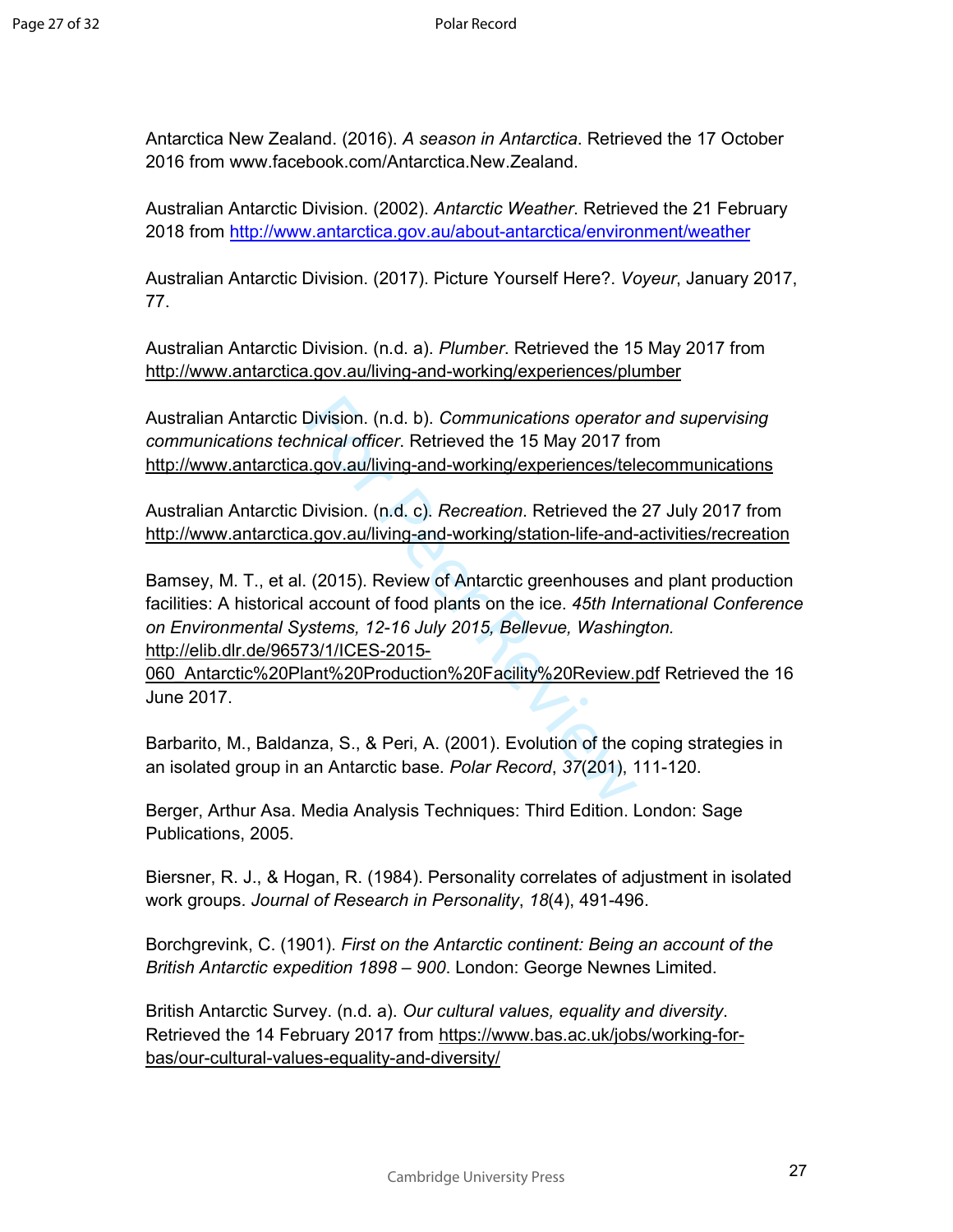British Antarctic Survey. (n.d. b). *Science careers*. Retrieved the 15 May 2017 from https://www.bas.ac.uk/jobs/careers-at-bas/science/

British Antarctic Survey. (n.d. c). *Antarctic Fact Sheet*. Retrieved the 21 February 2018 from https://www.bas.ac.uk/science/science-and-society/education/antarcticfactsheet-geographical-statistics/

Broughton, H. (2013). *Behind the architecture of the UK's Antarctic station*. Retrieved the 12 June 2017 from

https://www.britishcouncil.org/voices-magazine/behind-the-architecture-of-the-uksantarctic-station

Burn, D. (2009, November 16). Move to Detroit for an Epic Adventure. *AdPulp. Retrieved the 26 October 2015 from* www.adpulp.com/move\_to\_detroit

Byrd, R. & Poulter, T. (1935). *The Romance of Antarctic Adventure.* J.W. Clement Co.

Carrère, S. (1990). *Physiological and psychological patterns of acute and chronic stress during winter isolation in Antarctica*, Ph.D. University of California, Irvine.

Cazes, G., & Bachelard, C. (1989). Stress et environnement polaire. *Neuro-Psy*, *4*(2), 84-92.

Frimer Toj. Move to Detroit for all Epic Adveragnetion (1935). The Romance of Antarctic Adventure to 1935). The Romance of Antarctic Adventure of Antarctic Adventure Physiological and psychological patterns of isolation in Chaturvedi, S. (2011). Emerging science-geopolitics interface in the Antarctic: The Indian challenge. *National Conference on Science & Geopolitics of Arctic & Antarctic: SaGAA, India,* 16-31.

Coleman, M. (2013, December 9). Metallica play a dome in Antarctica. *Rolling Stone*. Retrieved the 15 June 2017 fromhttp://www.rollingstone.com/music/news/metallica-play-a-dome-in-antarctica-20131209

Cravalho, M. A. (1996). Toast on ice: The ethnopsychology of the winter-over experience in Antarctica. *Ethos*, *24*(4), 628-656.

De Mornay Davies, J. (n.d.). *British Antarctic Survey*. Retrieved the 8 February 2017 from http://www.notanyoldjo.com/British-Antarctic-Survey

Doll, R. E., & Gunderson, E. K. E. (1971). Group size, occupational status and psychological symptomatology in an extreme environment. *Journal of Clinical Psychology, 27*(2), 196-198.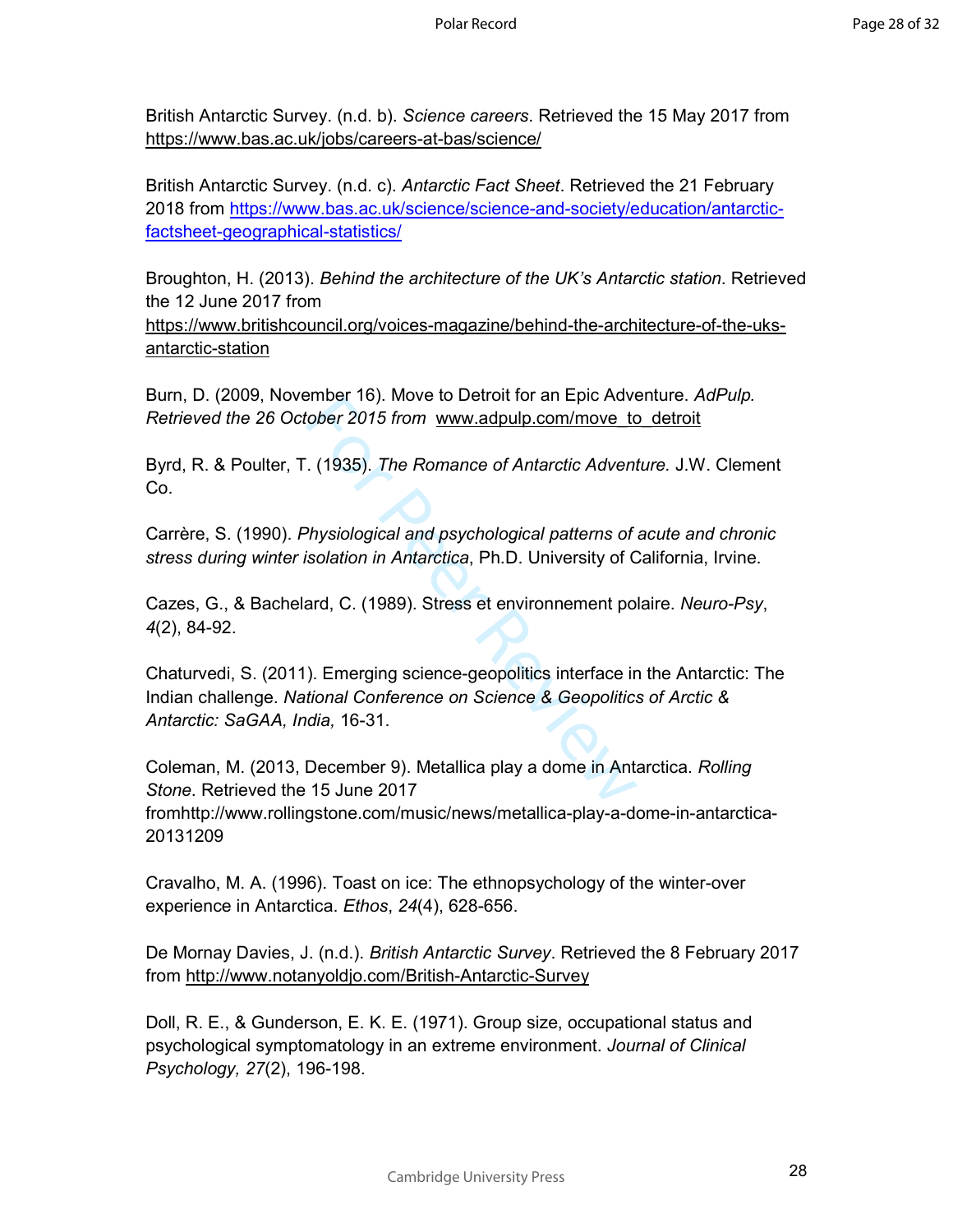Elliot, A. J., & Devine, P. G. (1994). On the motivational nature of cognitive dissonance: Dissonance as psychological discomfort. *Journal of Personality and Social Psychology*, *67*(3), 382.

Elmore, C. H. (1944). *Quit You Like Men*. New York: Charles Scribner's Sons.

Farley, R. (2008). "By endurance we conquer": Ernest Shackleton and performances of white male hegemony. *International Journal of Cultural Studies*, *8*, 231-254.

Festinger, L. (1962). *A theory of cognitive dissonance* (Vol. 2): Stanford university press.

French Polar Institute. (n.d.). *L'Antarctique*. Retrieved the 15 May 2017 from http://www.institut-polaire.fr/ipev/informations-polaires/en-antarctique

E. (i.l.d.). *L* Amalcuque. Netrieved the 15 Malaire.fr/ipev/informations-polaires/en-antard<br>121). *Modified Hyundai Santa Fe becomes*<br>1 the 15 June 2017 from<br>1.com.au/544530/modified-hyundai-santa-fe<br>1.com.au/544530/modif Fung, D. (2017, April 21). *Modified Hyundai Santa Fe becomes first car to cross Antarctica*. Retrieved the 15 June 2017 from http://www.caradvice.com.au/544530/modified-hyundai-santa-fe-becomes-first-carto-cross-antarctica/

Geoscience Australia. *Australian Antarctic Territory*. Retrieved the 26 August 2017 from http://www.ga.gov.au/scientific-topics/national-locationinformation/dimensions/remote-offshore-territories/australian-antarctic-territory

Glasberg, Elena. (2012). *Antarctica as Cultural Critique: The Gendered Politics of Scientific Exploration and Climate Change.* New York: Palgrave Macmillan US.

Guinness World Records*.* (n.d.). *First person to cycle to the South Pole*. Retrieved the 12 June 2017 from http://www.guinnessworldrecords.com/world-records/firstperson-to-cycle-to-the-south-pole/

Gunderson, E. K. E. (1968). Mental health problems in Antarctica. *Archives of Environmental Health, 17*(5), 558-564.

Hemmings, A.D. (2009). From the new geopolitics of resources to nanotechnology: Emerging challenges of globalism in Antarctica. *Yearbook of Polar Law, 1,* 55-72.

Jacob, S. (2012). High tech primitive: The architecture of Antarctica, In *Ice Lab Ed Sandra Ross,* 55-78. The British Council.

Leane, E. (2012). *Antarctica in Fiction*. Cambridge: Cambridge University Press.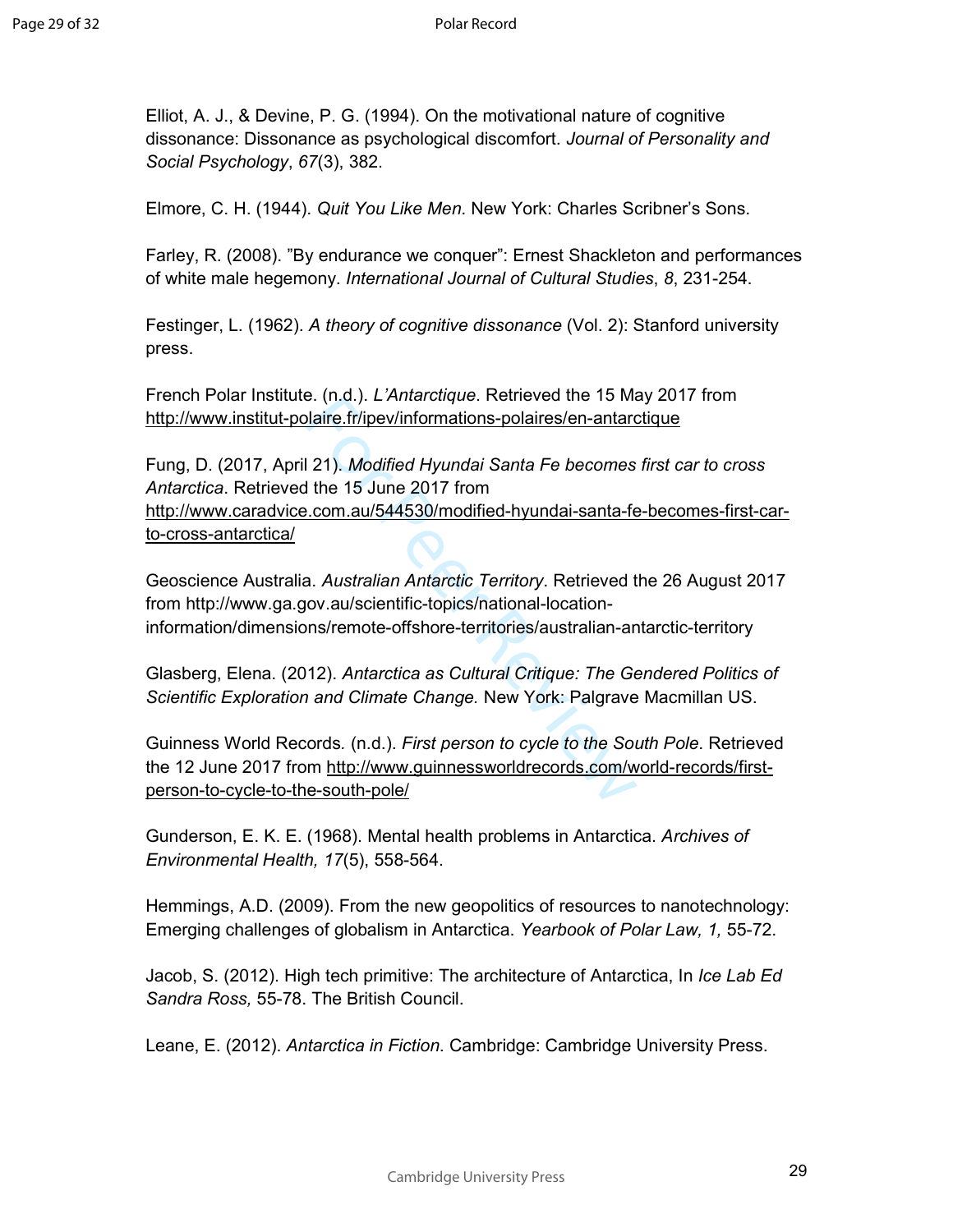Lyne, J. (2004, December). *USA's science-driven "ice highway" hitting rough sledding in Antarctica*. Retrieved the 15 June 2017 from http://siteselection.com/ssinsider/snapshot/sf041213.htm

Maddison, B. (2015). *Class and colonialism in Antarctic exploration, 1750-1920.* London: Pickering & Chatto.

Matuozzi, R. N. (2002). Richard Byrd, polar exploration, and the media. *The Virginia Magazine of History and Biography*, *110*(2), 209-236.

Natani, K., & Shurley, J. T. (1974). Sociopsychological aspects of a winter vigil at South Pole station. *Human Adaptability to Antarctic Conditions*, 89-114.

National Centre for Antarctic and Ocean Research, (n.d.). *About Antarctica*. Retrieved the 21 February 2018 from http://www.ncaor.gov.in/antarcticas

Nielsen, H. (2017). Selling the south: Commercialisation and marketing of Antarctica. In Dodds, K., Hemmings, A. D., & Roberts P. (Eds.). *The Handbook of Polar Politics* (pp. 183-198). Edward Elgar Publishing.

Antarctic and Ocean Research, (n.d.). *Abou*<br>
Selling the south: Commercialisation and maings, A. D., & Roberts P. (Eds.). *The Handk*<br>
Transported Elgar Publishing.<br>
Arctica is looking for a few good firefighters<br>
trieved Niiler, E. (2017). Antarctica is looking for a few good firefighters. *Wired.* 13 September 2017. Retrieved the 27 September 2017 from https://www.wired.com/story/antarctica-is-looking-for-a-few-good-firefighters/

Norwegian Polar Institute. (n.d). *The Antarctic.* Retrieved the 21 February 2018 from http://www.npolar.no/en/the-antarctic/

Palinkas, L. A. (1989). Sociocultural influences on psychosocial adjustment in Antarctica. *Medical Anthropology*, *12*(4), 235-246.

Palinkas, L. A. (1992). Going to extremes: The cultural context of stress, illness and coping in Antarctica. *Social Science & Medicine*, *35*(5), 651-664.

Palinkas, L. A. (2003). The psychology of isolated and confined environments: Understanding human behaviour in Antarctica. *American Psychologist, 58*(5), 353- 363.

Palinkas, L. A., Cravalho, M., & Browner, D. (1995). Seasonal variation of depressive symptoms in Antarctica. *Acta Psychiatrica Scandinavica, 91*(6), 423-429.

Palinkas, L. A., Gunderson, E. K. E., Johnson, J. C., & Holland, A. W. (2000). Behavior and performance on long-duration spaceflights: Evidence from analogue environments. *Aviation, Space, and Environmental Medicine*, *71*(9), 29-36.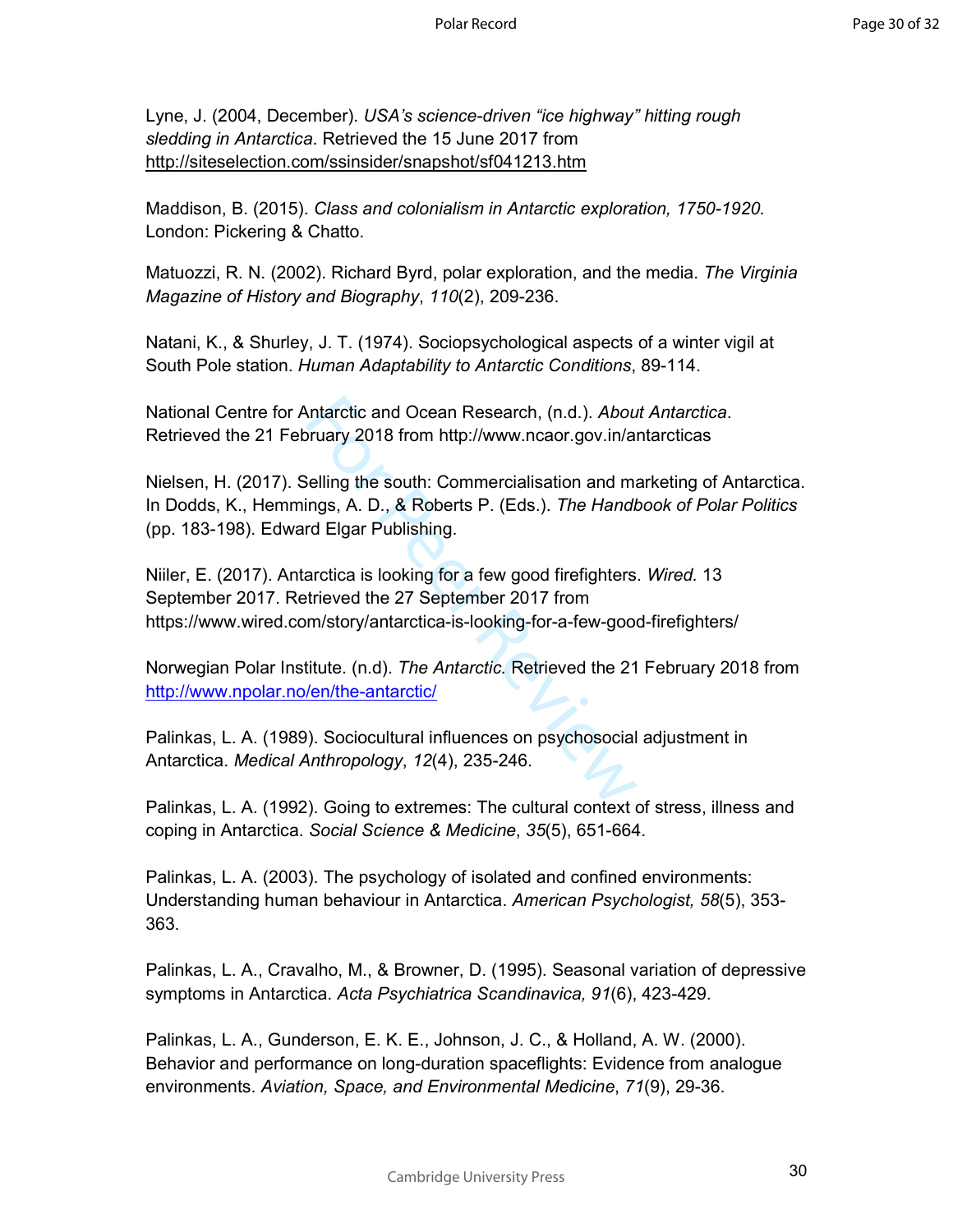Peri, A., Barbarito, M., Barattoni, M., & Abraham, A. (2000). The dynamics and the interpersonal and intrapersonal relations within an isolated group in extreme environments. *Small Group Research*, *31*, 251-274.

Philpott C. & Leane, E. (2016). Making music on the march: Sledging songs of the 'heroic age' of Antarctic exploration. Polar Record, *52*, (6) 698-716. ISSN 0032-2474.

Recruitment Business Awards. (2010). *Results*. Retrieved the 11 March 2011 from http://www.recruitmentbusinessawards.com:80/categories/

Rolex advertisement. (1987). Where to spend the worst winter in the world. *National Geographic Magazine, 172*(3) *.*

Rose, G. (2007). *Visual methodologies: An introduction to the interpretation of visual materials, Second Edition.* London: Sage Publications.

ual methodologies: An introduction to the in<br>dition. London: Sage Publications.<br>I., & Rodriguez, I. (2000) Recruitment adve<br>source interface. International Advances in<br>-364.<br>I. (2005). Antarctica: A study of person-cultury Ryan, G., Gubern, M., & Rodriguez, I. (2000) Recruitment advertising: The marketing-human resource interface. *International Advances in Economic Research*, *6*(2), 354–364.

Sarris, A., & Kirby, N. (2005). Antarctica: A study of person-culture fit. *Australian Journal of Psychology, 57*(3), 161-169.

Scott, L. M. (1994). Images in advertising: The need for a theory of visual rhetoric. *Journal of Consumer Research, 21*(2), 252-273.

Singer advertisement. (1913). *The Strand Magazine, 46*(275), p. 89.

Sisodia, S., & and Nimit C. (2012). Use of illustrations in recruitment advertising by service companies. *Journal of Services Research*, *12*(2), 81-109.

Solignac, A. (2004). *Influence des moyens de communication sur l'adaptation en situation d'isolement: Le cas d'un groupe d'hivernants en Terre Adélie*. (Mémoire de DEA), Université de Reims Champagne-Ardenne.

Stephenson, R. (2016). *\$100 Contest!* Retrieved the 9 June 2017 from http://www.antarctic-circle.org/advert.htm

Suedfeld, P. (1998). What can abnormal environments tell us about normal people? Polar stations as natural psychology laboratories. *Journal of Environmental Psychology, 18*, 95–102.